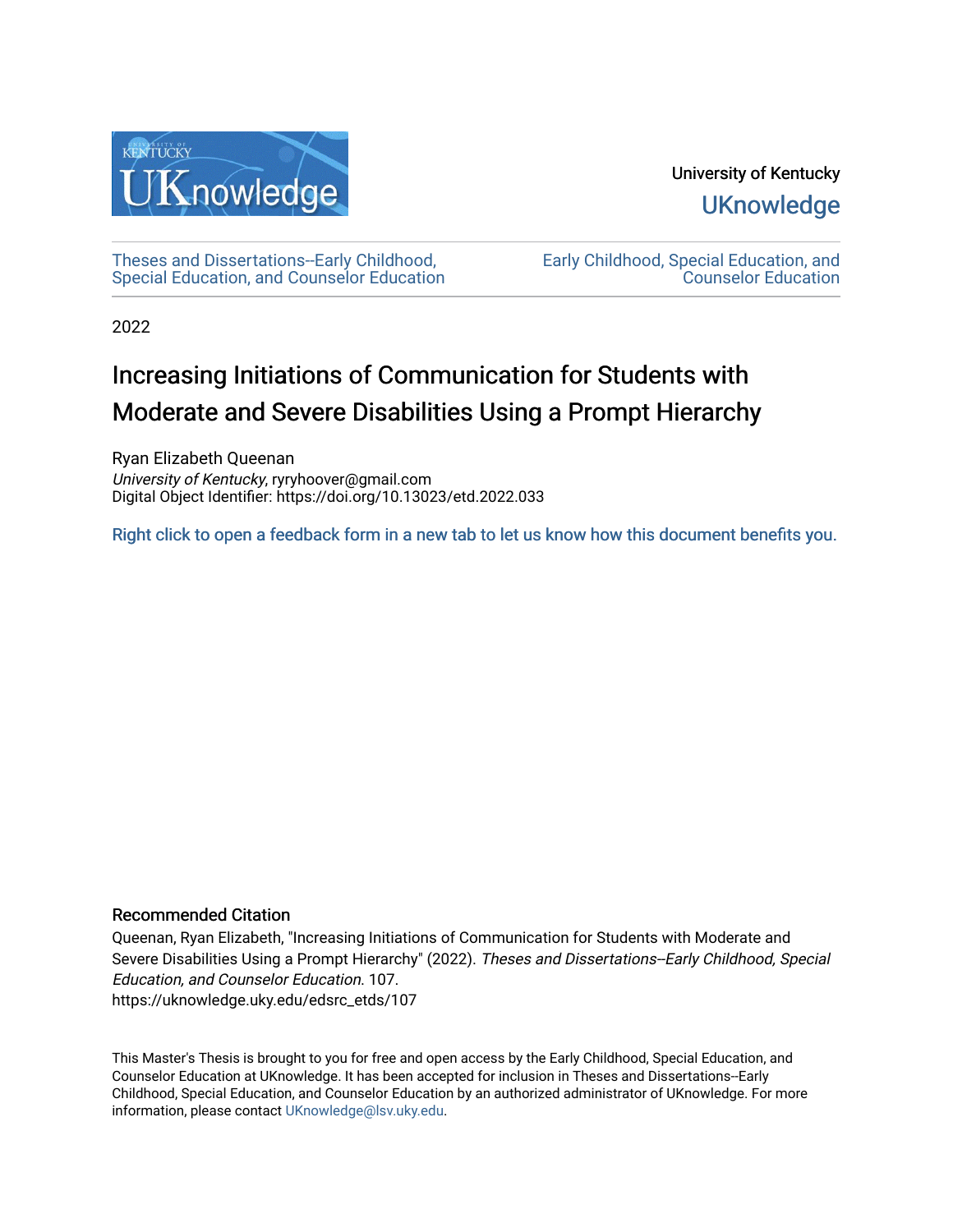# STUDENT AGREEMENT:

I represent that my thesis or dissertation and abstract are my original work. Proper attribution has been given to all outside sources. I understand that I am solely responsible for obtaining any needed copyright permissions. I have obtained needed written permission statement(s) from the owner(s) of each third-party copyrighted matter to be included in my work, allowing electronic distribution (if such use is not permitted by the fair use doctrine) which will be submitted to UKnowledge as Additional File.

I hereby grant to The University of Kentucky and its agents the irrevocable, non-exclusive, and royalty-free license to archive and make accessible my work in whole or in part in all forms of media, now or hereafter known. I agree that the document mentioned above may be made available immediately for worldwide access unless an embargo applies.

I retain all other ownership rights to the copyright of my work. I also retain the right to use in future works (such as articles or books) all or part of my work. I understand that I am free to register the copyright to my work.

# REVIEW, APPROVAL AND ACCEPTANCE

The document mentioned above has been reviewed and accepted by the student's advisor, on behalf of the advisory committee, and by the Director of Graduate Studies (DGS), on behalf of the program; we verify that this is the final, approved version of the student's thesis including all changes required by the advisory committee. The undersigned agree to abide by the statements above.

> Ryan Elizabeth Queenan, Student Dr. Melinda J. Ault, Major Professor Dr. Melinda J. Ault, Director of Graduate Studies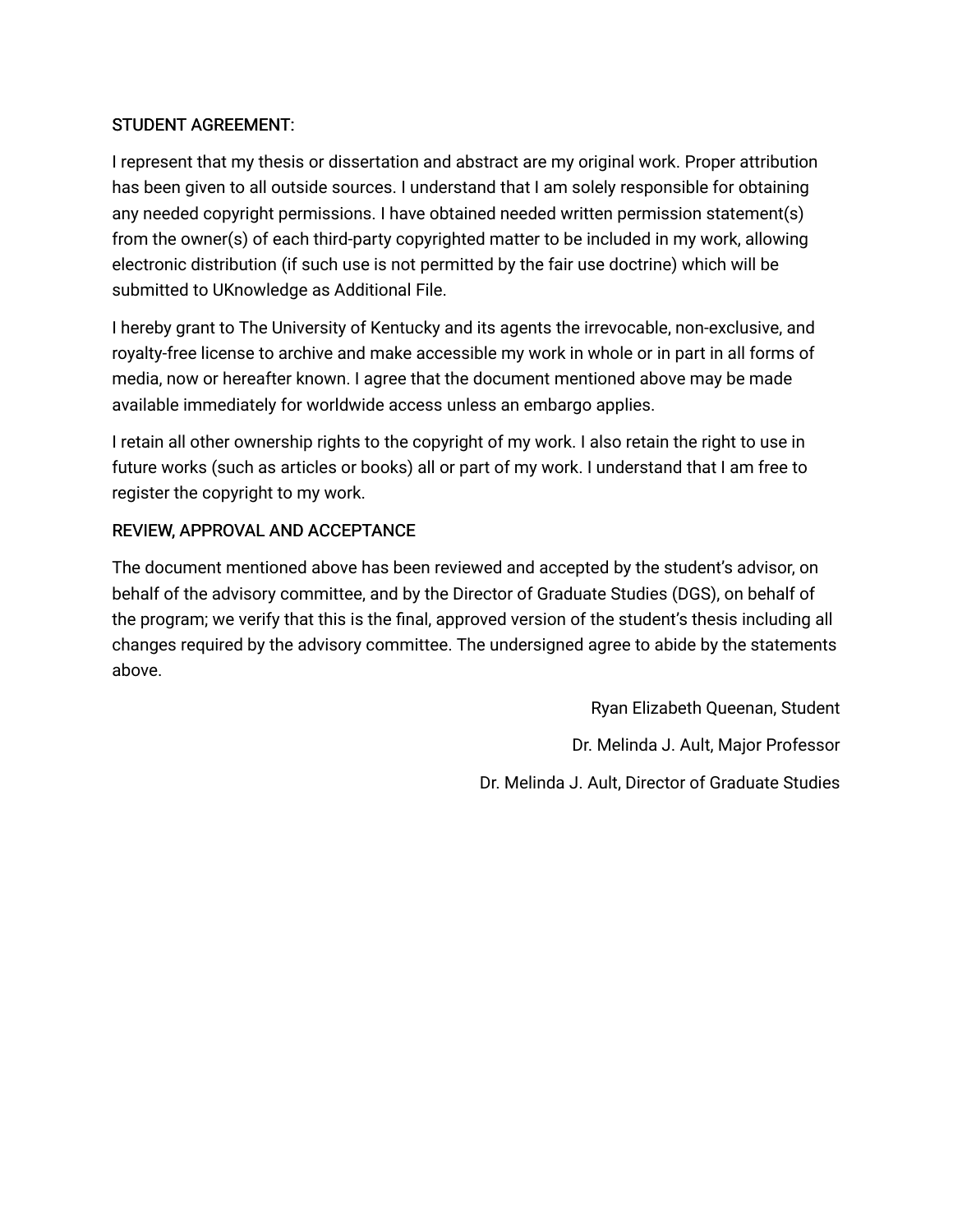# INCREASING INITIATIONS OF COMMUNICATION FOR STUDENTS WITH MODERATE AND SEVERE DISABILITIES USING A PROMPT HIERARCHY

## THESIS \_\_\_\_\_\_\_\_\_\_\_\_\_\_\_\_\_\_\_\_\_\_\_\_\_\_\_\_\_\_\_\_\_\_\_\_\_\_\_\_

\_\_\_\_\_\_\_\_\_\_\_\_\_\_\_\_\_\_\_\_\_\_\_\_\_\_\_\_\_\_\_\_\_\_\_\_\_\_\_\_

A thesis submitted in partial fulfillment of the requirements for the degree of Master of Science in Education in the College of Education at the University of Kentucky

By

Ryan Elizabeth Queenan

Lexington, Kentucky

Director: Dr. Melinda J. Ault, Professor of Special Education

Lexington, Kentucky

2022

Copyright © Ryan Elizabeth Queenan 2022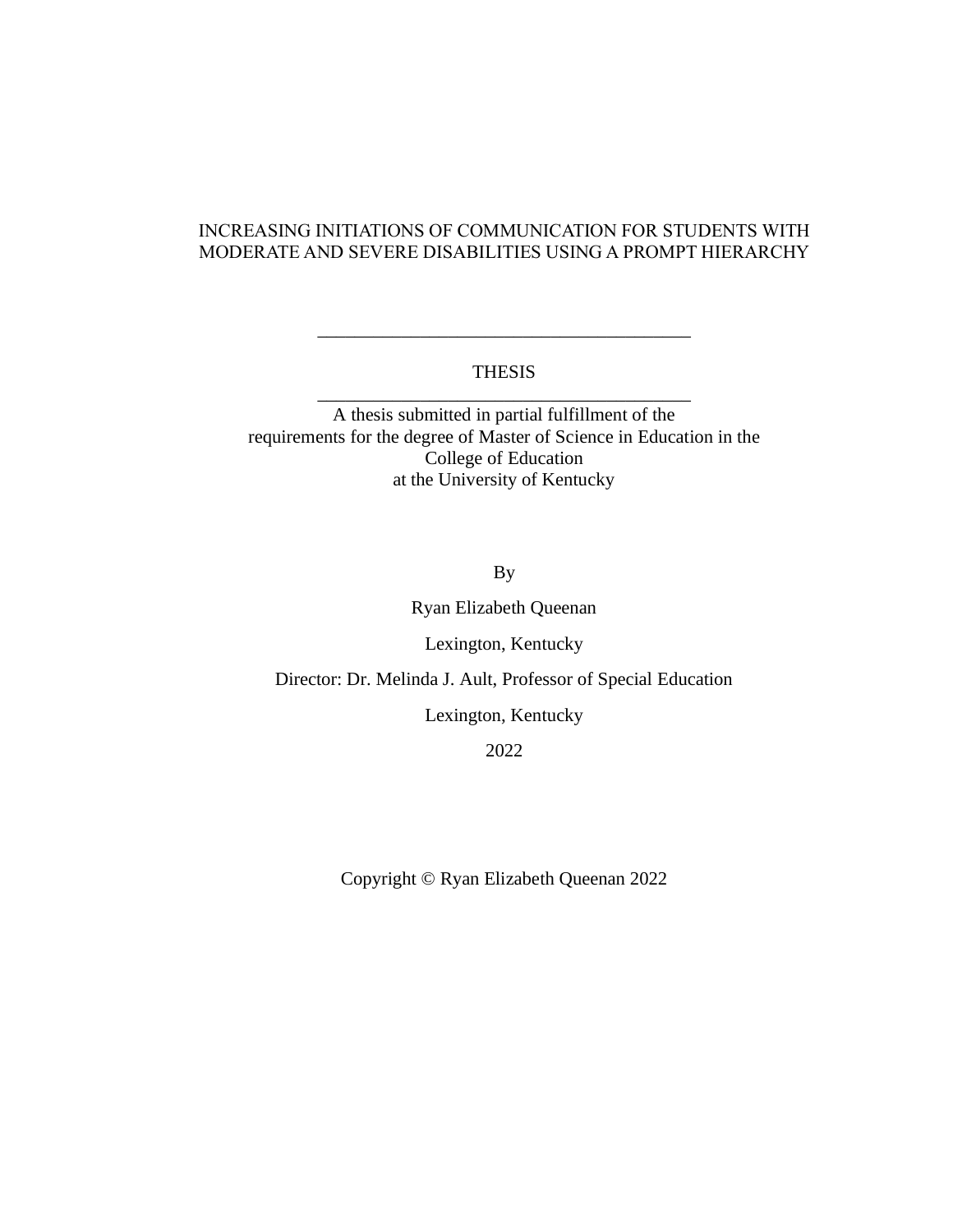# ABSTRACT OF THESIS

# INCREASING INITIATIONS OF COMMUNICATION FOR STUDENTS WITH MODERATE AND SEVERE DISABILITIES USING A PROMPT HIERARCHY

The purpose of this study was to increase initiations of communication for high school students with moderate and severe disabilities using a prompt hierarchy in the context of environmental arrangements. A multiple probe across participants design was used to evaluate the effectiveness of implementing a prompt hierarchy with an environmental arrangement. The results showed that when using a prompt hierarchy in the context of an environmental arrangement were effective in increasing initiations of communication for high school students with moderate and severe disabilities.

KEYWORDS: Moderate and severe disabilities, initiations, communication, environmental arrangements, prompt hierarchy

Ryan Elizabeth Queenan

*(Name of Student)*

02/22/2022

Date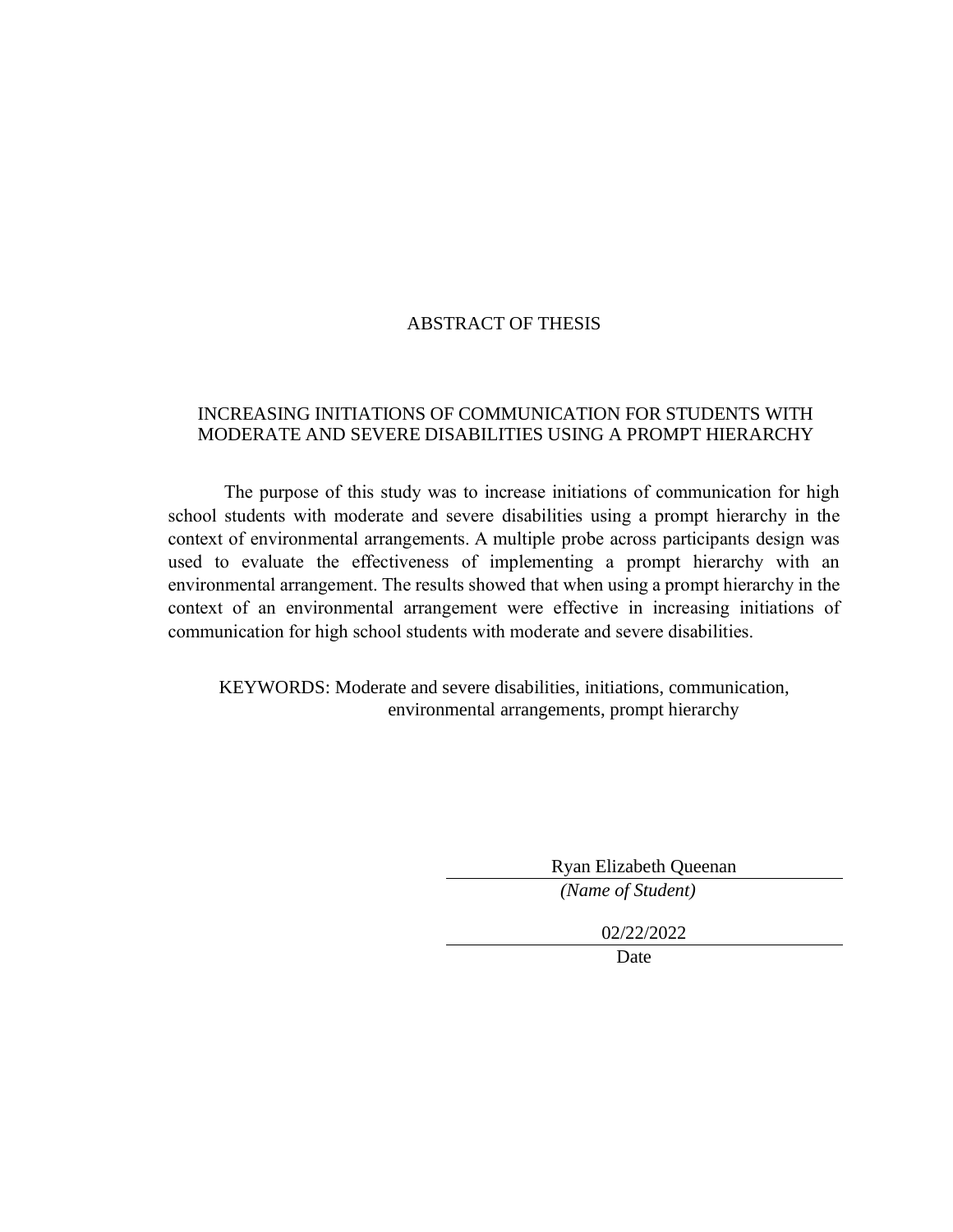## INCREASING INITIATIONS OF COMMUNICATION FOR STUDENTS WITH MODERATE AND SEVERE DISABILITIES USING A PROMPT HIERARCHY

By Ryan Elizabeth Queenan

Melinda J. Ault

Director of Thesis

Melinda J. Ault

Director of Graduate Studies

02/22/2022

Date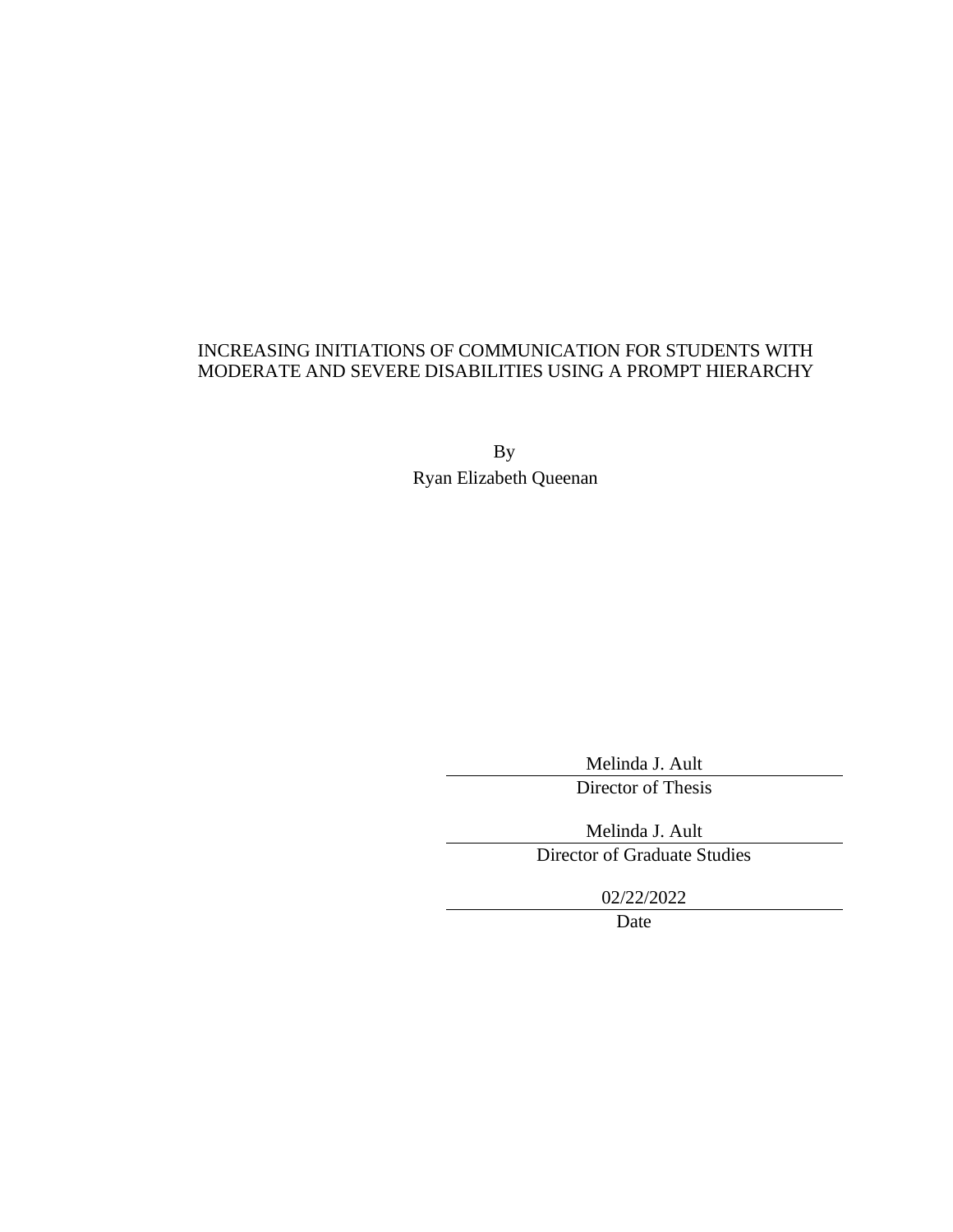# TABLE OF CONTENTS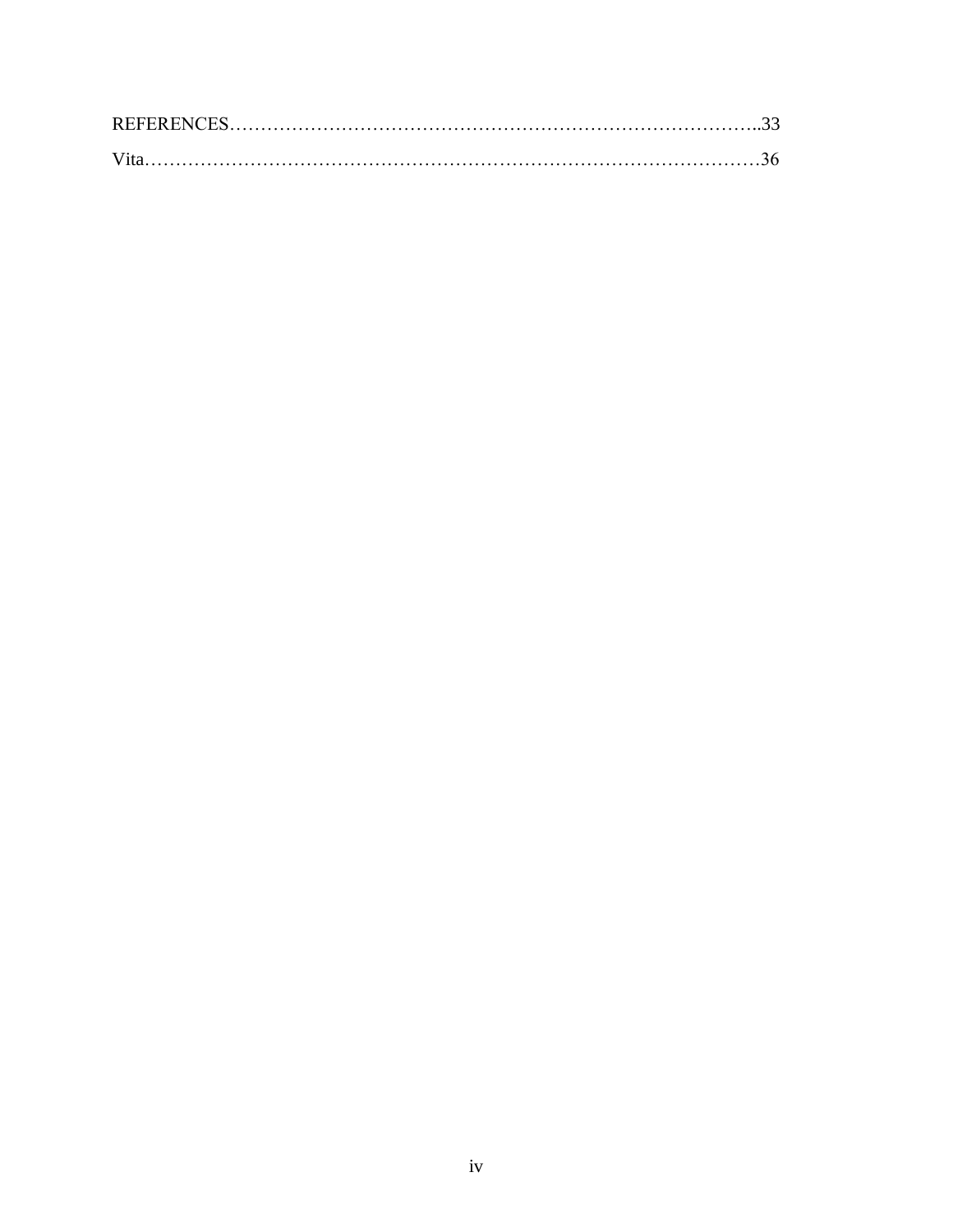# <span id="page-7-0"></span>LIST OF TABLES

<span id="page-7-1"></span>

| Table 4 Percent of Prompt Levels Used in Prompt Hierarchy Resulting in Correct Initiations |  |
|--------------------------------------------------------------------------------------------|--|
|                                                                                            |  |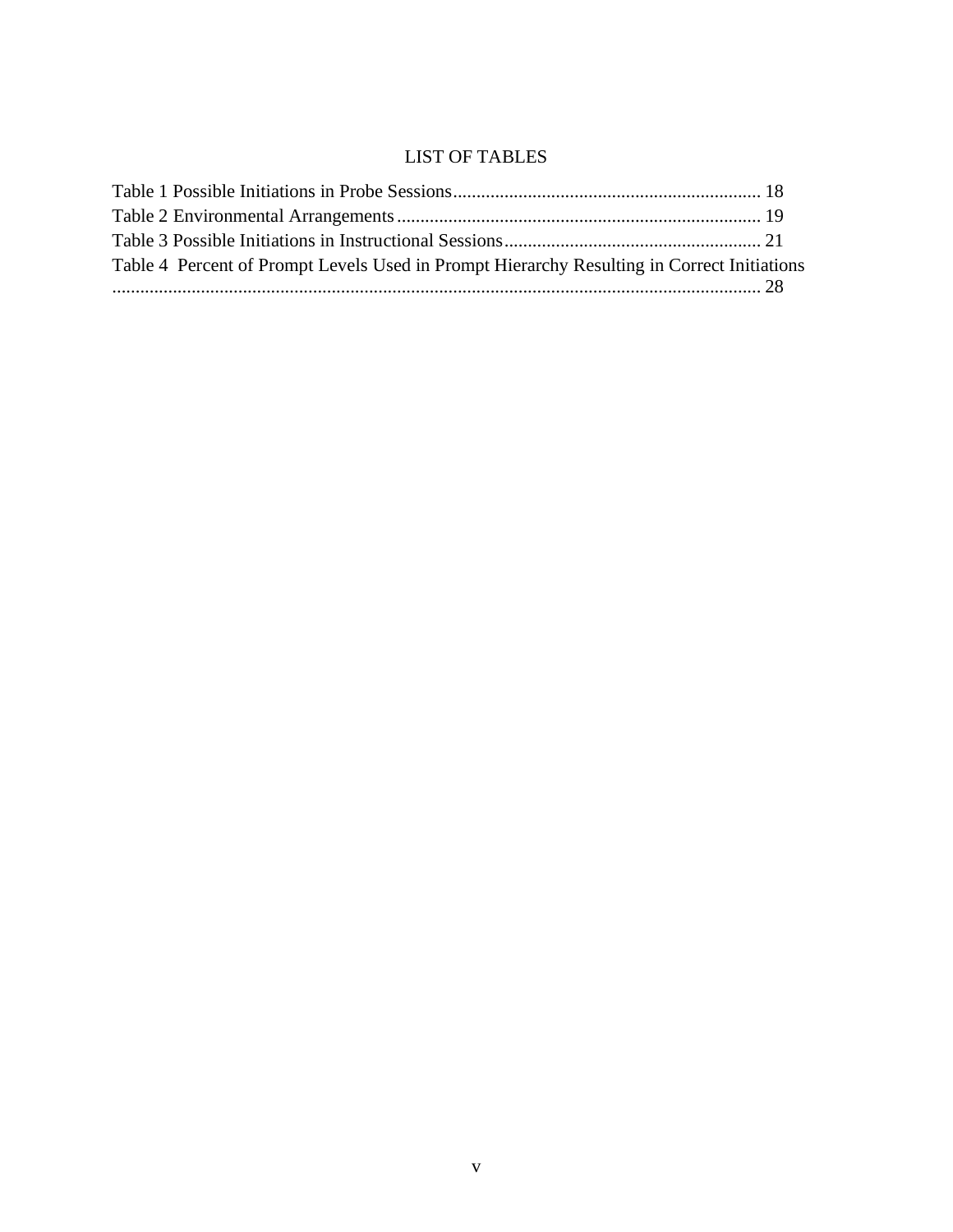# LIST OF FIGURES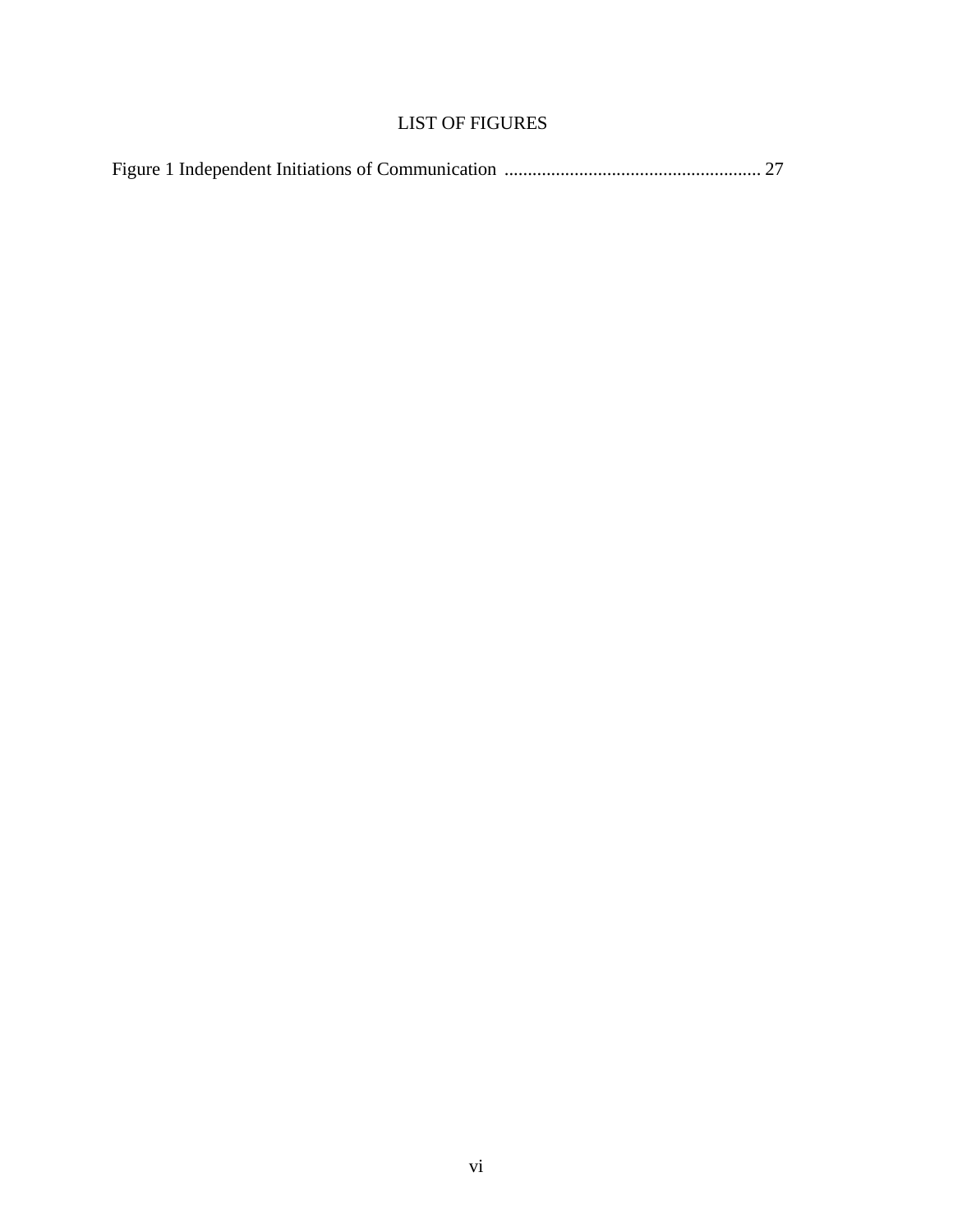#### SECTION 1: INTRODUCTION

<span id="page-9-0"></span>Communication is a key aspect of life. It is an exchange of messages between two or more individuals that may take place for a variety of reasons (Stremel, 2008). Communication enables individuals to interact with one another, express themselves, and seek knowledge to understand the environment that surrounds them. These types of interactions with others can happen anywhere at any time, and the form of communication can constantly change, including, but not limited to, the use of verbal speech, gestures, typing, social media, body language, and a variety of other ways throughout everyday life (Downing et al., 2015). For some individuals, the form of communication used is unconventional or idiosyncratic. This makes their ability to express their thoughts, communicate their needs, comment on their environment, protest things they do not want, among other communicative functions, difficult for others to understand and ineffective or inefficient (Downing et al., 2015).

Students with moderate and severe disabilities (MSD) face multiple barriers when it comes to effective communication. Their communication skills do not develop at the rate of their same aged peers due to motor, language, and cognitive deficits (Light & Drager, 2007). These individuals may not have multiple forms of communication or even the ability to access a single conventional form (Downing et al., 2015). Many students with MSD use multi-modal communication that does not include oral speech, meaning they communicate using a variety of communicative forms (e.g., body language, vocalizations, gestures). Teachers, professionals, and family members of students with MSD must attribute meaning to these types of communicative forms of the students. It is often assumed that students with MSD do not have anything to say because they do not have a clear way to express communication (Biklen & Cardinal, 1997; Jorgensen et al., 2010, as cited in Downing et al., 2015). However, the use of augmentative and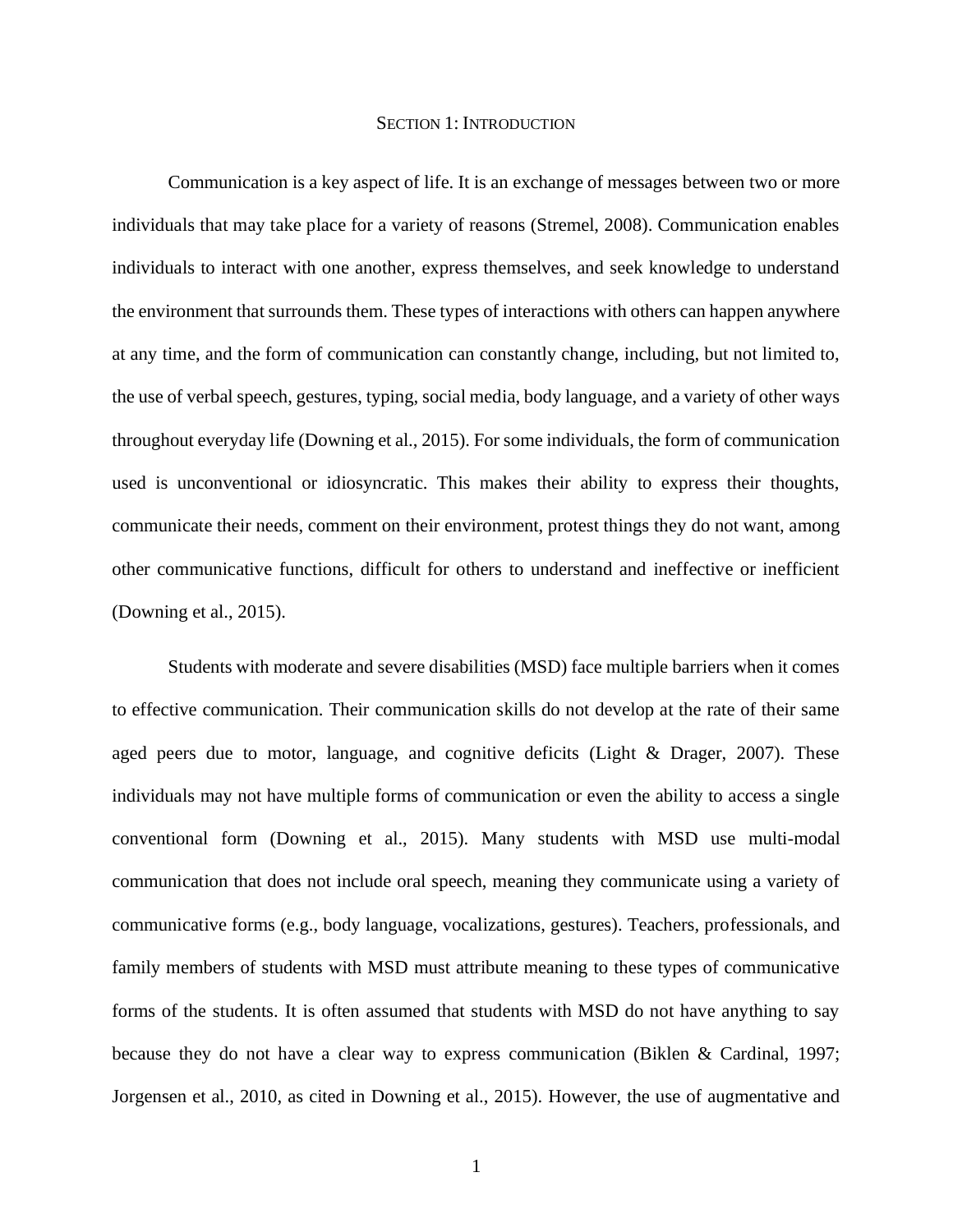alternative communication (AAC) provides these students the opportunity to have an effective form of communication, easily understood by a variety of communication partners.

AAC refers to a field that explains different systems, instruments, and theories of adapted forms of communication for individuals with extensive communication support needs (Loncke, 2014). AAC continues to grow in displaying effectiveness for students with disabilities across age, gender, disability, and ethnicity (Blackstone et al., 2007. The purpose of AAC is to allow the user to establish a connection between their communicative intent and the communicative message (Loncke, 2014). For this connection to be successful, the student needs AAC that is accessible and available at all times. However, giving a student with extensive communication needs an AAC device does not mean they will automatically begin communicating effectively.

If a student is provided any type of AAC device, they must be taught how to use the device appropriately for this type of communication to be successful. Snell et al. (2006) reviewed 40 studies, with 93 participants, that used a variety of interventions, antecedent strategies, and consequence strategies in order to teach students with disabilities how to use their AAC devices. Studies measured a variety of communicative functions, such as requesting, engaging others in social interactions, and establishing joint attention. Along with the communicative functions, researchers also measured initiations of communication, response to communicative partners, and imitative communication. Their analysis showed that many antecedent and consequence interventions, sometimes even used in combination, improved AAC communication among learners with severe disabilities across all communicative functions (Snell et al., 2006). Students with extensive communication support needs who use AAC may not initiate well with their device. Often times, students will respond to communication partners' questions or initiations, but will not initiate a communicative interaction on their own. Others may also use inappropriate behaviors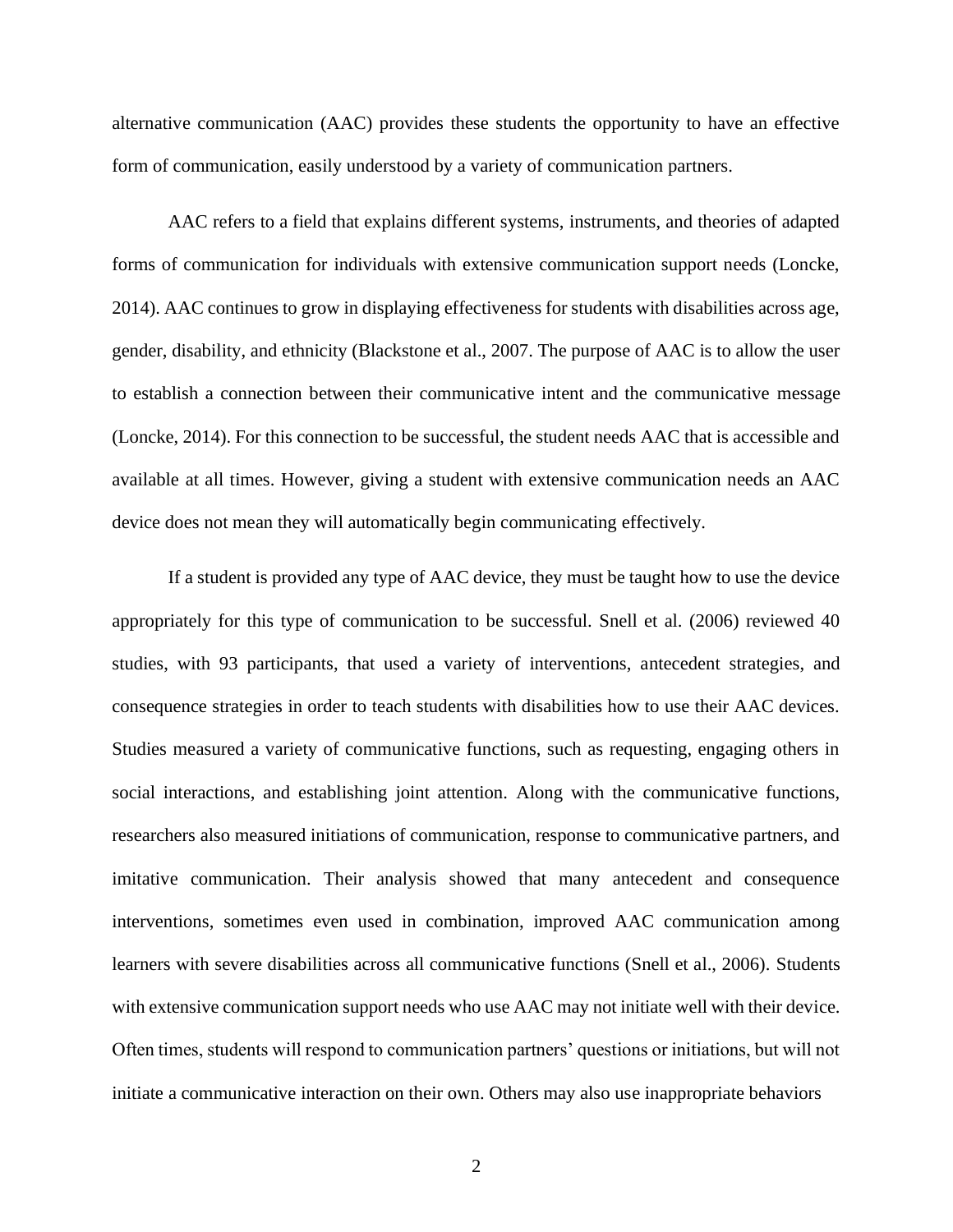in order to initiate communication. Chung et. al., (2012) reported that out of 1,354 interactions observed among 16 elementary and middle school students with disabilities who use AAC, only 14.4% of all interactions were initiated by students with disabilities. Although the participants used AAC to interact with adults during 90% of the observations, it is clear that initiating communication with an AAC device is not easily obtained. Therefore, communicative initiations, using AAC, must be explicitly taught to students with severe disabilities.

Dattilo and Camarata (1991) used individualized treatments to teach two participants with severe motor and speech deficits to initiate communication using an AAC device. These treatments included the use of prompting and out of reach items to facilitate initiations. Results from the study show that simply presenting the device to the participants and telling them how to use it did not lead to any type of communication. However, once the intervention was in place, a shift in the target behavior occurred. Initiations using an AAC device is a difficult skill for individuals with severe disabilities to acquire without the use of systematic instruction.

Thiemann et. al. (2018) performed a study that measured rate and reciprocity (responses and initiations) of communication among 45 children with autism who use AAC. Researchers used peer-mediated interventions that consisted of trained and untrained peers interacting with the participants. If the peer was unable to elicit a response, the researcher used least-to most prompting. Results showed that teaching peers how to be a responsive communicator with children with autism can lead to significant increases in communicative responses and initiations.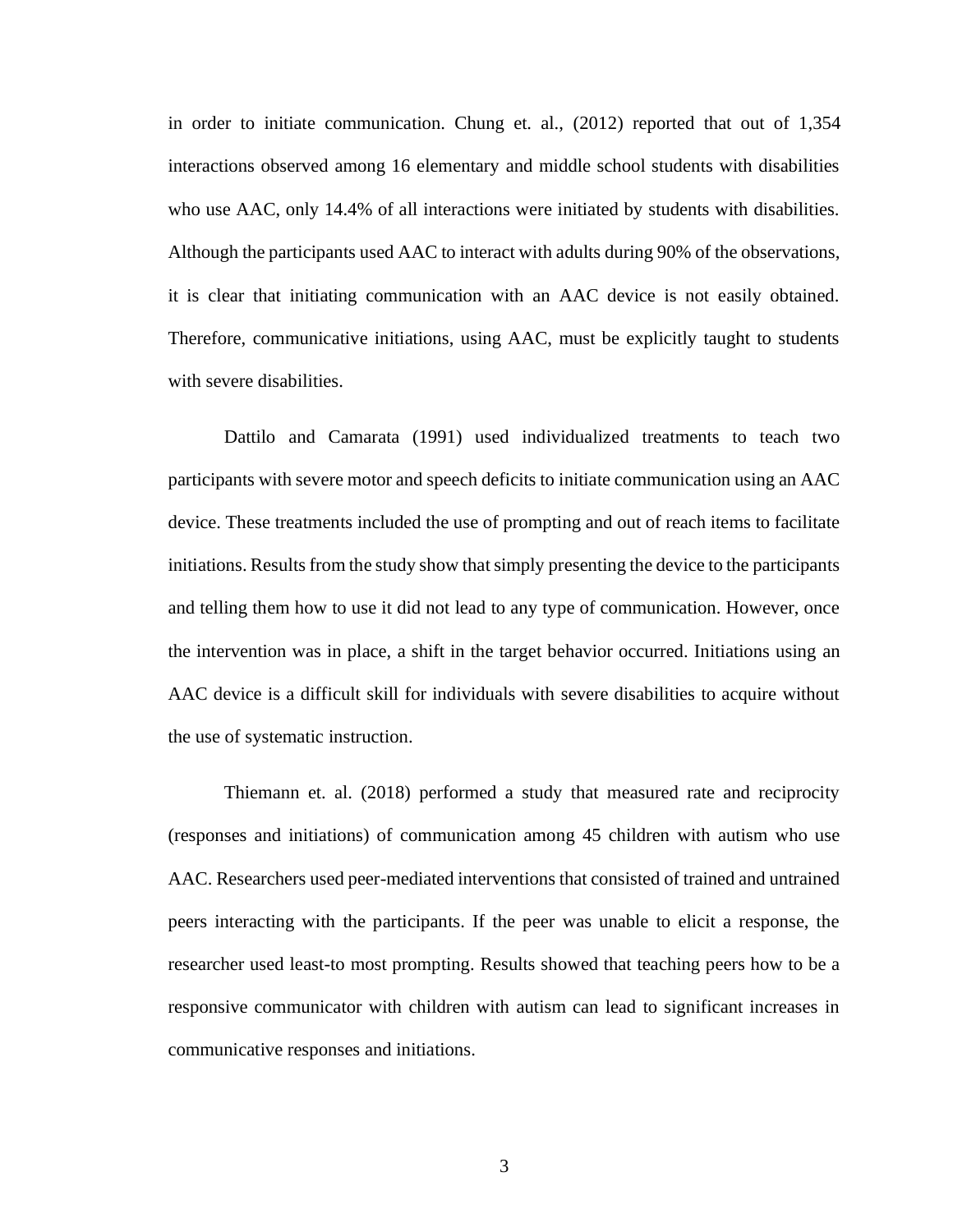Andzik et. al. (2016), measured three communication events of opportunity to respond, opportunity to initiate, and spontaneous student initiation, across 23 participants between the ages of 6-11 who use AAC. An opportunity to respond referred to when a communication partner initiated a prompt to communicate (e.g., "Use your words"). An opportunity to initiate occurred when the researchers purposefully manipulated the environment and waited 5 s for participants to elicit an initiation. A spontaneous initiation occurred when the participant produced an unprompted communicative attempt toward a specific individual. Researchers discovered that opportunities to respond was the most prevalent communication event that occurred. Meaning, students had to receive a prompt before they engaged in communication. They also discovered 22% of participants never independently initiated toward a specific individual. Researchers believed this is due to the lack of opportunities to initiate throughout the day. After 117 hours of observation, researchers did not observe any opportunities that were given for participants to engaged in communicative initiations. Students with complex communication needs who use AAC must be taught and given the opportunity to initiate communication. The development of initiation skills at a younger age allows these students to become better self-advocates in the future (Andzik et. al., 2016).

System of least prompts, also known as least-to-most prompting, is a researchbased systematic instructional strategy (Shepley et al., 2019) that is used to facilitate communication using an AAC device (Finke et. al., 2017). It is a prompting procedure that begins with a naturally occurring cue and then continues with more supportive cues until the target behavior is displayed (Ault & Griffen, 2013). If the student does not respond independently to the stimulus during a wait interval, the implementer will deliver a prompt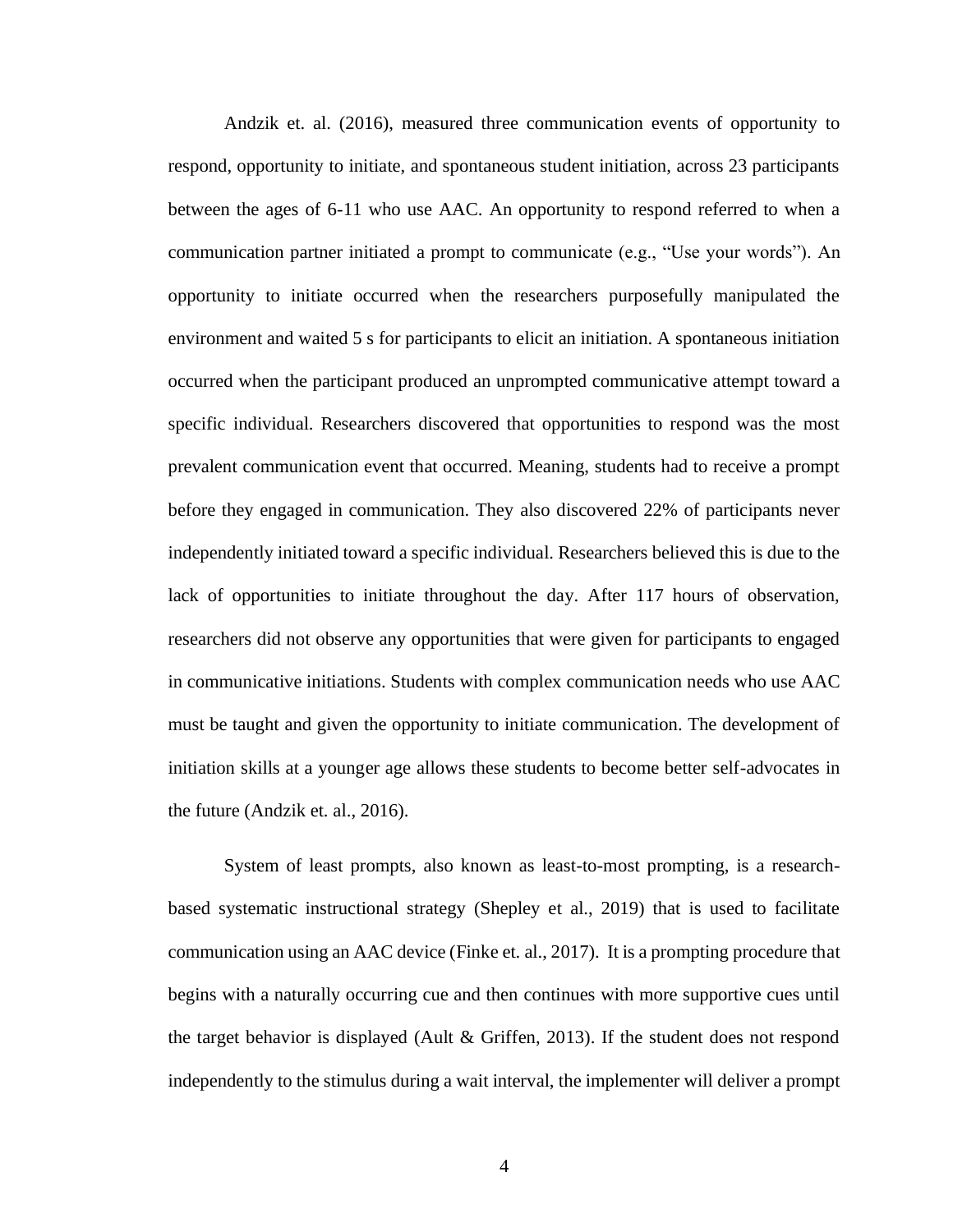to assist the student in engaging in the target behavior. If the student does not respond after the wait time of the second prompt, the implementer will then deliver another prompt that is either more intrusive or is the controlling prompt (Ledford et al., 2019). The order of the prompts from least intrusive to most intrusive is referred to as a prompt hierarchy. The overall goal of a prompt hierarchy is for the more intrusive prompts to no longer be used; therefore, as the student masters the skill, they will display the target behavior using the natural cue (West  $\&$  Billingsley, 2005). The use of prompts should provide the student with enough information in order to display the target behavior, but they should not give away what the target behavior looks like (Downing et al., 2015).

Finke et. al., (2017) used the least-to-most prompting procedure to teach students ages 8-12 with autism to display multi-symbol messages using an AAC device. The levels of prompts used throughout the study were verbal prompting (asking a question), verbal cueing (request for production), and graphic modeling (using the device). With the use of a prompt hierarchy, all participants increased their ability to produce multi-symbol messages. DiCarlo and Banajee (2000) also taught participants with disabilities to initiate requesting using their AAC device. They used visual and verbal prompts, along with modeling, to encourage initiations within a naturally occurring event of snack time. They combined prompting with an environmental arrangement in which the items needed for snack time were place in view, but out of reach, of the participants. If a communicative attempt was not made with the presentation of the items, the researchers then provided a verbal prompting (e.g., "I have \_\_\_\_."). If a communicative attempt was not made after a verbal prompt, researchers then modeled an appropriate initiation on the device. The results showed that the use of an AAC device, along with prompting and modeling, increased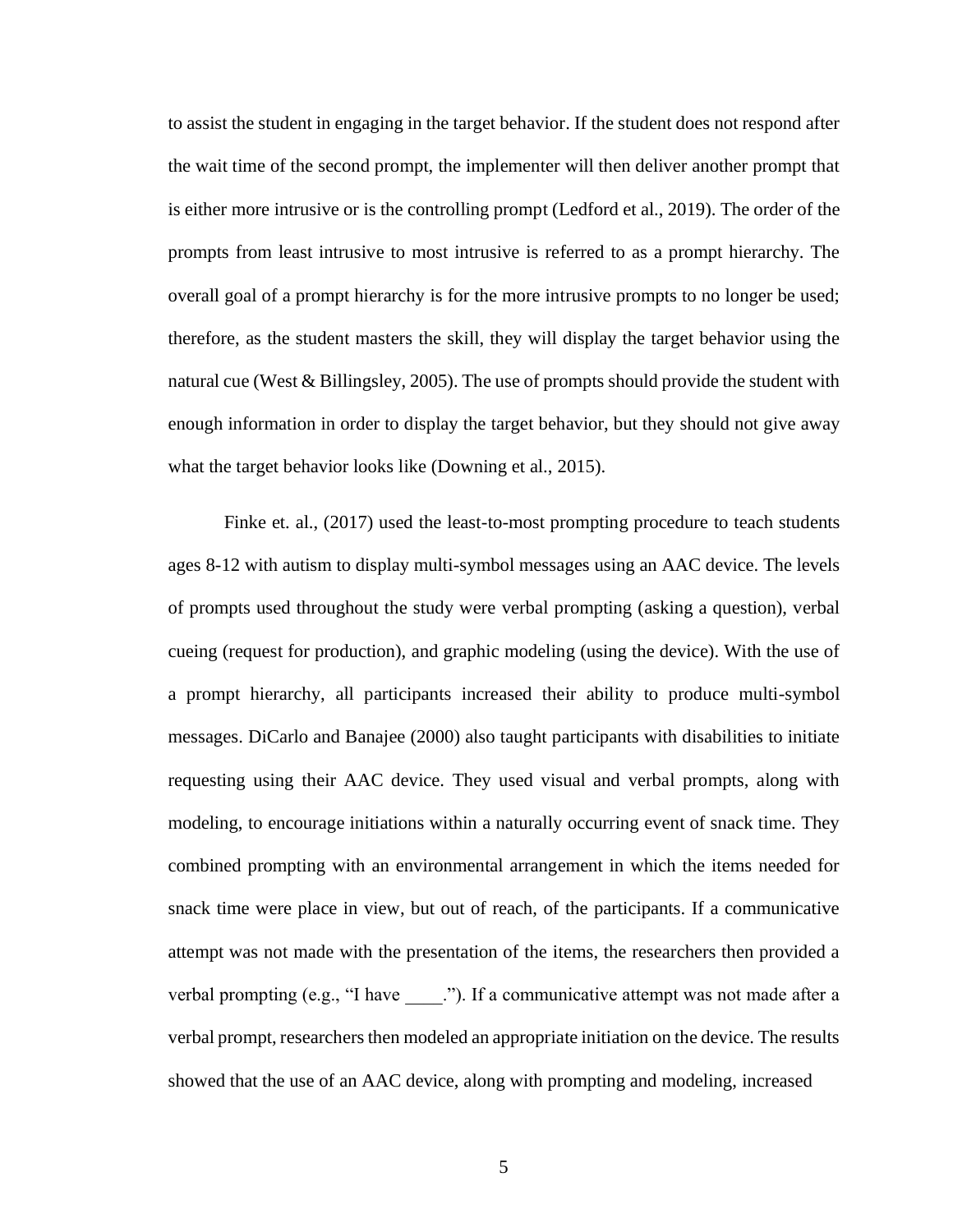initiations of communication in a natural environment. Individuals who use AAC can initiate communication, but an intervention must take place in order for this behavior to be displayed. Interventions that take place in a natural environment, in which the environment can be manipulated to encourage communicative attempts, are also key to increasing initiations of communication.

An environmental arrangement is an antecedent-based strategy in which the implementer changes the environment in such a way that creates an opportunity for a student to engage in a specific behavior (Ledford et al., 2019). Teachers, professionals, caregivers, and others that work with students who use AAC to communicate can learn how to manipulate environments familiar to the student in order to create opportunities for initiations of communication. Snell et al. (2006) reported that in 90% of the studies they analyzed, researchers arranged the environment in ways that would encourage individuals to use their AAC device. Often, it is not a matter of what the student can say, but when they can say it (Downing et al., 2015). There are a number of ways to use environmental arrangements across settings for students with MSD to teach many different skills. However, the use of physical environmental arrangements in the classroom allows for more opportunities for engagement and communication. Using highly preferred items of students in a variety of ways can produce communicative opportunities (Ledford et al., 2019). In order to teach students how to initiate communication, they must see that there is a good reason for them engage in the behavior (Downing et al., 2015). Interventions that involve using a student's environment for teaching a fundamental skill, such as communication, can allow them to become more independent and respond more often using their form of communication (Harjusola-Webb & Robbins, 2012).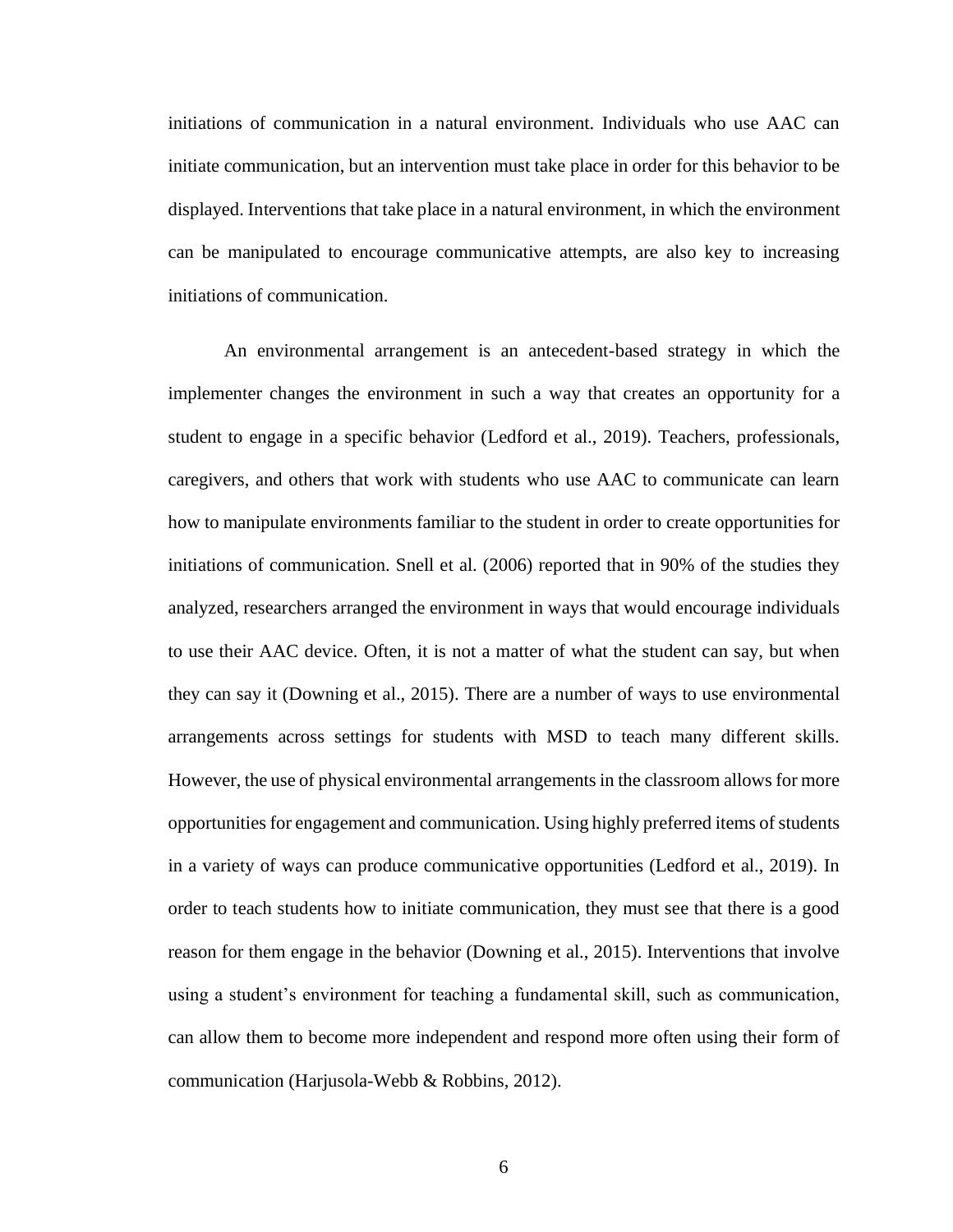Communication is a skill that teachers and professionals strive to teach throughout a student's entire educational careers. It is a skill that is taught with the intent of students maintaining the skill for the rest of their life. The purpose of this study is to determine if the use environmental arrangements plus a prompt hierarchy including expectant looking, verbal + gesture prompts, and modeling can increase initiations of communication for high school student with MSD who use AAC to communicate.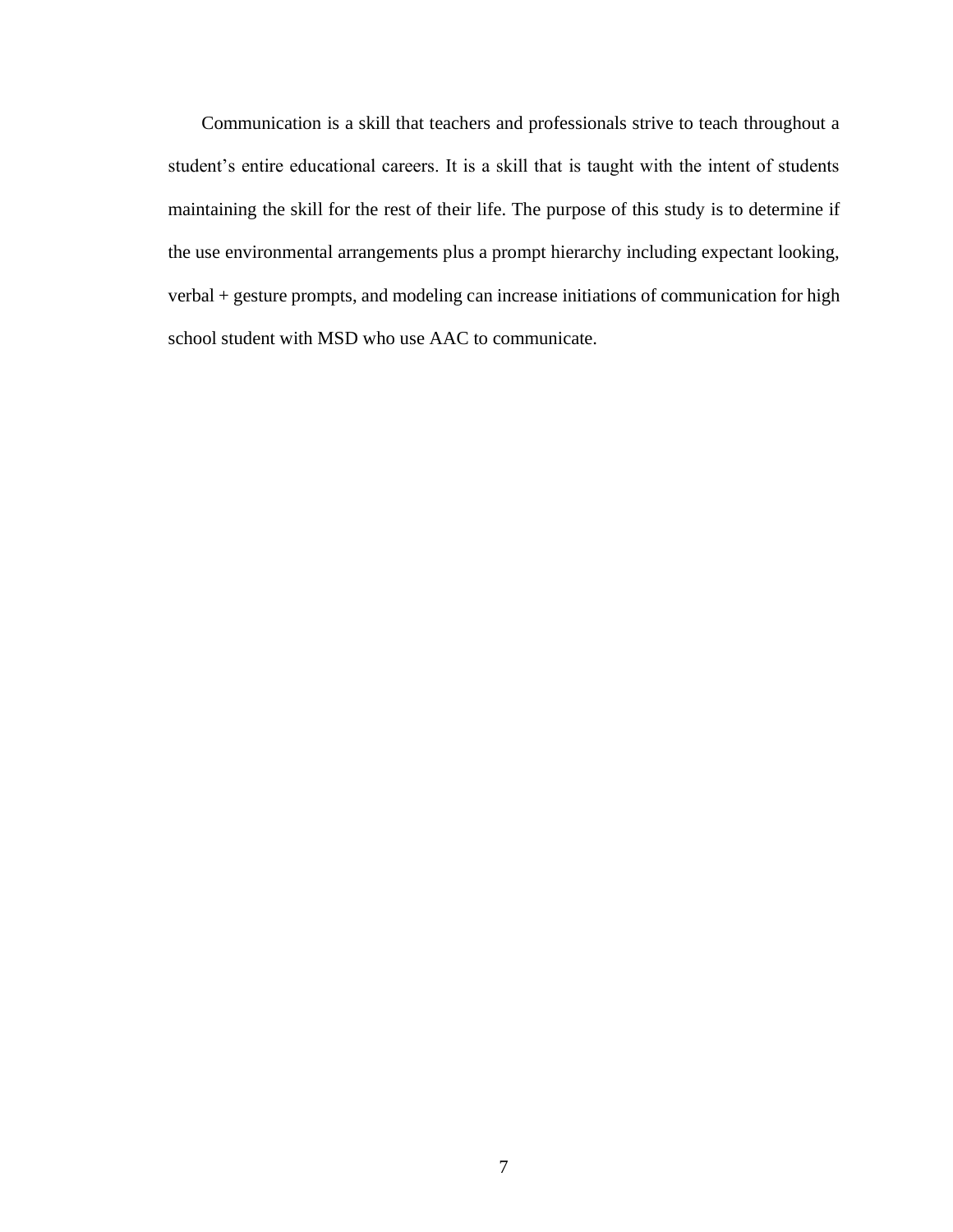# SECTION 2: RESEARCH QUESTION

<span id="page-16-0"></span>The research question is as follows: (1) Is there a functional relation between the implementation of a prompt hierarchy in the context of environmental arrangements and the increase of independent initiation of communication using AAC throughout the school day with high school students with moderate and severe disabilities?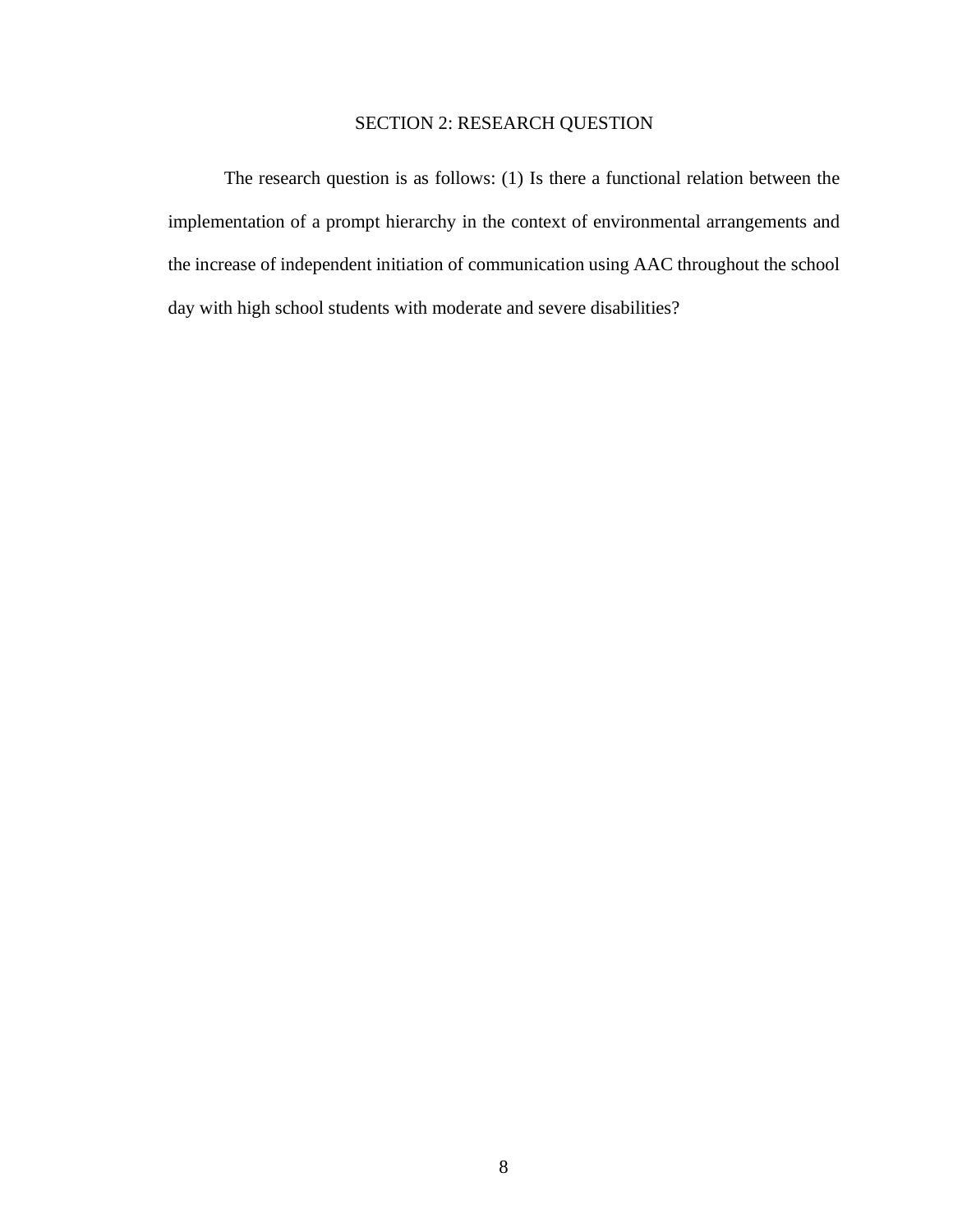#### SECTION 3: METHOD

#### <span id="page-17-0"></span>**Participants and Instructor**

Three students were recruited from a high school in the southeastern United States. Each of these students (a) spent a majority of the school day in a special education resource classroom, (b) were eligible to for special education services, and (c) had a primary disability of intellectual disability and/or autism spectrum disorder under Individuals with Disabilities Education Act (IDEA, 2004). Inclusion in this study was based on the following criteria: (a) educational eligibility of intellectual disability and/or autism, (b) receipt of speech therapy services, (c) use of an AAC device, (d) attendance of at least 90% of school days, (e) permission from parent/guardian to participate in the study, and (f) student assent to participate in the study.

Participants were required to demonstrate the following pre-requisite skills: (a) ability to scan AAC device, (b) fine motor skills to activate AAC device, and (c) visual and auditory acuity in order to see and hear materials and prompts. The researcher of the study was the classroom teacher for each of the three participants. Over the course of the last 2 school years, the researcher was able to observe and assess the skills for all participants. These observations took place across multiple settings and multiple scenarios. Based on these observations, the researcher identified the following three participants who met the inclusion criteria and pre-requisite skills in order to participate in the study.

### *Jessica*

Jessica was a 16-year-old, Hispanic female student with a primary disability of intellectual disability. On the Receptive-Expressive Emergent Language Test-3 (REEL-3),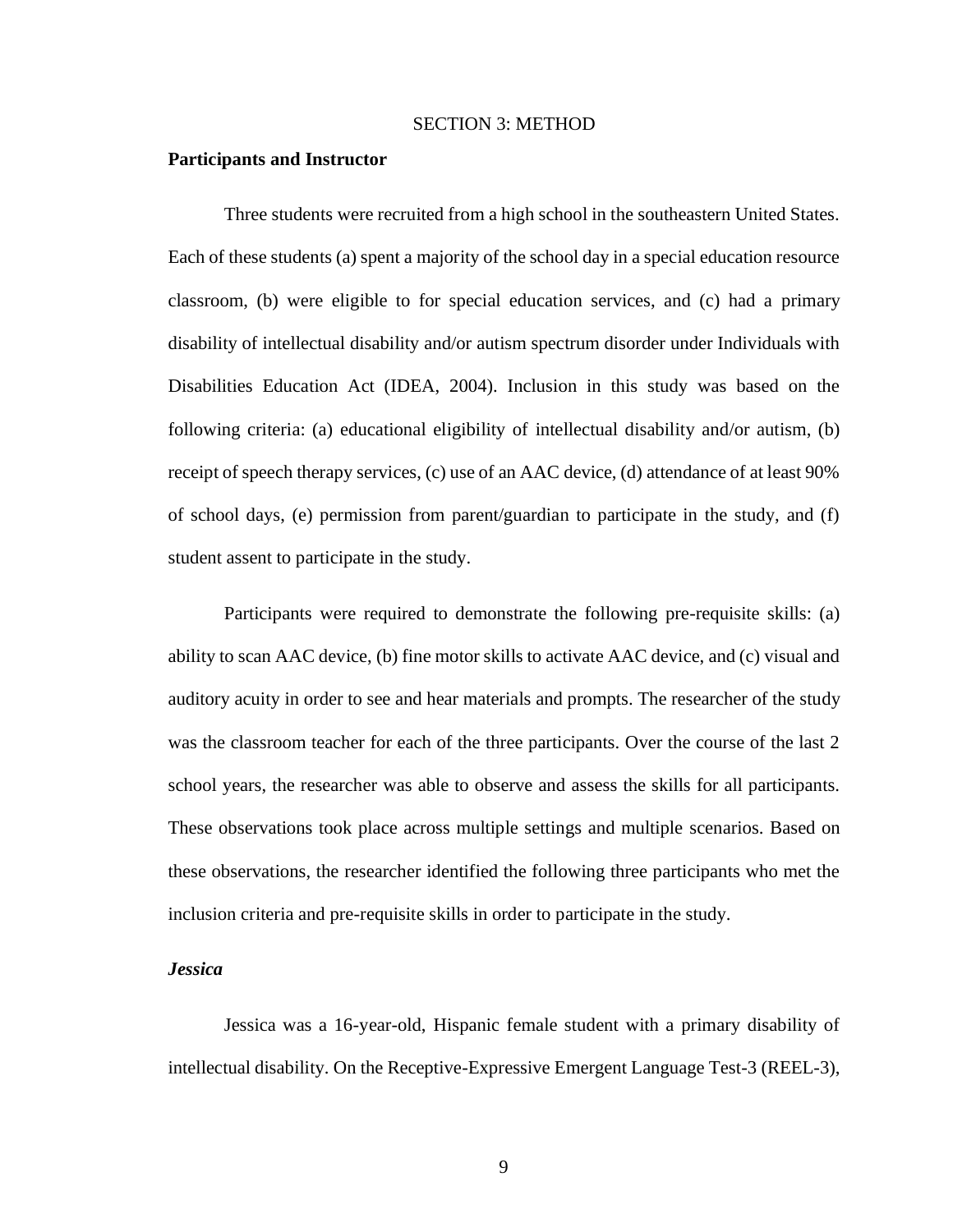she received a score of 53, which is significantly below that of her same aged peers. Jessica also received a score on the Vineland Adaptive Behavior Scale-3 that was significantly below that of her same aged peers. She spent 40-80% of her school day in the general education setting. She attended art, physical education (PE), lunch, and other subjects in this setting. Jessica displayed strengths in the classroom that included following rules and procedures, typing from a model, using a calculator, and counting with one-to-one correspondence. Her IEP goals consisted of identifying sight words, answering WHquestions, performing next dollar, completing vocational and self-care skills, and typing. Jessica had difficulty in academic areas, such as identifying currency and writing. Jessica received speech language service through consultation. Therefore, the speech language pathologist worked with the classroom teacher to help meet any of Jessica's communicative needs, such as working on her AAC device. Because Jessica was on speech language consultative services, she did not have any communication goals. She was also easily distracted throughout the school day. Jessica independently used her AAC device to answer yes/no questions, greet, and request objects when prompted. She did not display the behavior of using her AAC to device to independently request assistance/objects, make comments, or express emotions. Jessica used an iPad with Proloquo2Go, accessed via direct selection, throughout the study. This device contained core and fringe vocabulary folders. Jessica used fringe vocabulary folders in order to access specific vocabulary needed for the study. Jessica had been using her device since late elementary school.

*Trey*

Trey was a 16-year-old, White male with a primary disability of autism. On the Communication Rating Scale, he received a score of 22, which is significantly below same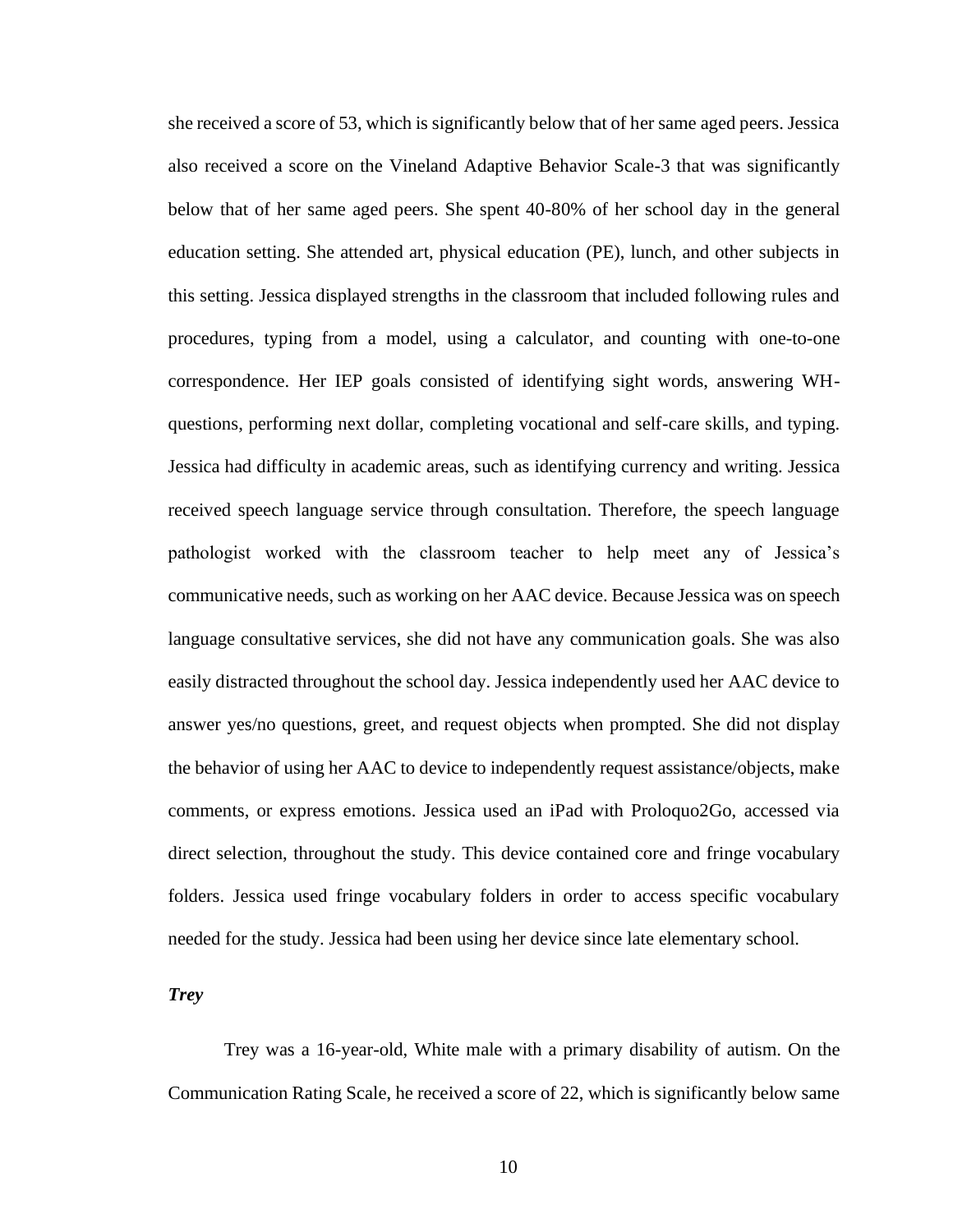aged peers. Trey also received a score of 25 on the Vineland Adaptive Behavior scale. He spent 40-80% of his school day in the general education setting by participating in electives and lunch with his same aged peers. Trey had strengths in the areas of following one step directions and identifying sight words. His IEP goals included reading comprehension, next dollar, counting, and vocational/daily living skills. Trey required multiple prompts when given multi-step directions and when working in order to stay on task. He often knew what to do when working but consistently waited for a prompt before completing the next step. He is a variable responder in the areas of academic, vocational, and speech language skills. Trey received speech language service through consultation. Therefore, the speech language pathologist worked with the classroom teacher to help meet any of Trey's communicative needs, such as working on his ability to respond to different communicative interactions. Because Trey was on speech language consultative services, he did not have any communication goals. Trey could independently answer yes/no questions and request objects after being prompted using his AAC device. He did not display behaviors of independently requesting assistance/objects, initiating objects of wants/needs, making comments, or expressing emotions. Trey used an iPad with Proloquo2Go, accessed via direct selection, throughout the study. This device contained core and fringe vocabulary folders. Trey used fringe vocabulary folders in order to access specific vocabulary needed for the study. Trey had been using his device since late elementary school.

## *Andrew*

Andrew was a 15-year-old, White male with a primary disability of intellectual disability. He received a score of 36 on the Vineland Adaptive Behavior Scale-3 test, which is significantly below his same aged peers. Andrew also received a score of 55 on the Clinic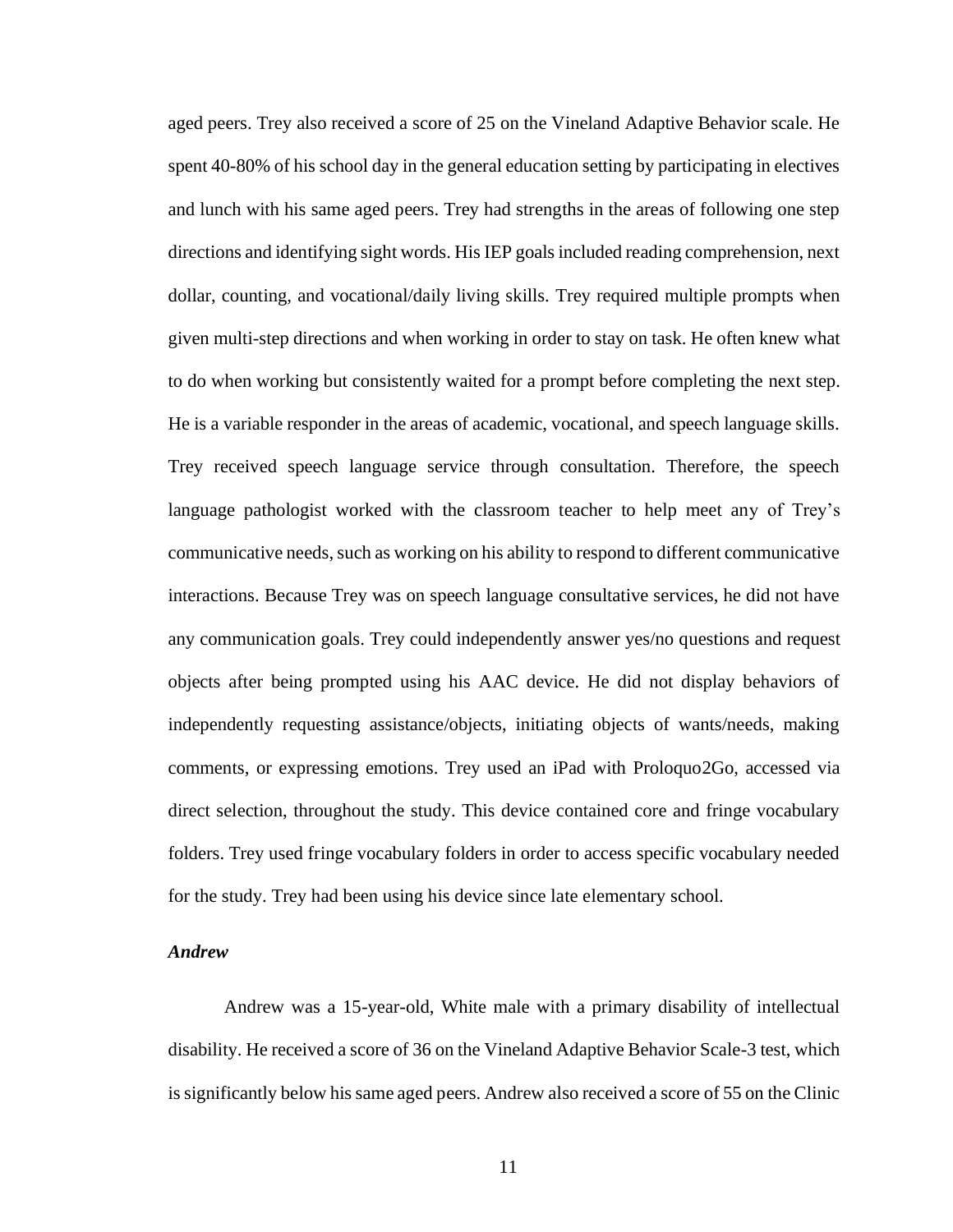Evaluation of Language Fundamentals-5 (CELF-5) Pragmatics Profile, which is in the less than 0.1 percentile. He spent 40%-80% of his school day in the general education setting by going to physical education (PE), art, library, and lunch throughout the day. Andrew had academic strengths including identifying sight words and generalizing his ability to identify them on his AAC device, answering comprehension questions, and using a calculator. His individualized education program (IEP) goals included counting, identifying money, typing sentences, completing vocational skills, reading sight words, and answering reading comprehension questions. Andrew had difficulty using more than oneword verbal phrases. He could become upset throughout the school day if he was frustrated by working or if someone left his environment and did not state where they were going. He would engage in behaviors that included kicking, biting, hair pulling, property destruction, or following individuals that left his area. These behaviors could occur at a high frequency rate and the function of the behavior varied over the course of the school year. Andrew was a symbolic level communicator. He received speech language services where he worked on goals that included communicating his emotions throughout various settings and scenarios. Allan did not have communication related to communicative initiations. However, he was able to initiate the use of his AAC device in order to (a) request an object, (b) request recurrence, and (c) name objects or places. Andrew could express emotions, greet and part, and request assistance when prompted to do so. However, Andrew did not use his AAC device to make something stop, refuse an object/task, or make comments. Andrew used an iPad with Proloquo2Go, accessed via direct selection, throughout the study. This device contained core and fringe vocabulary folders. Andrew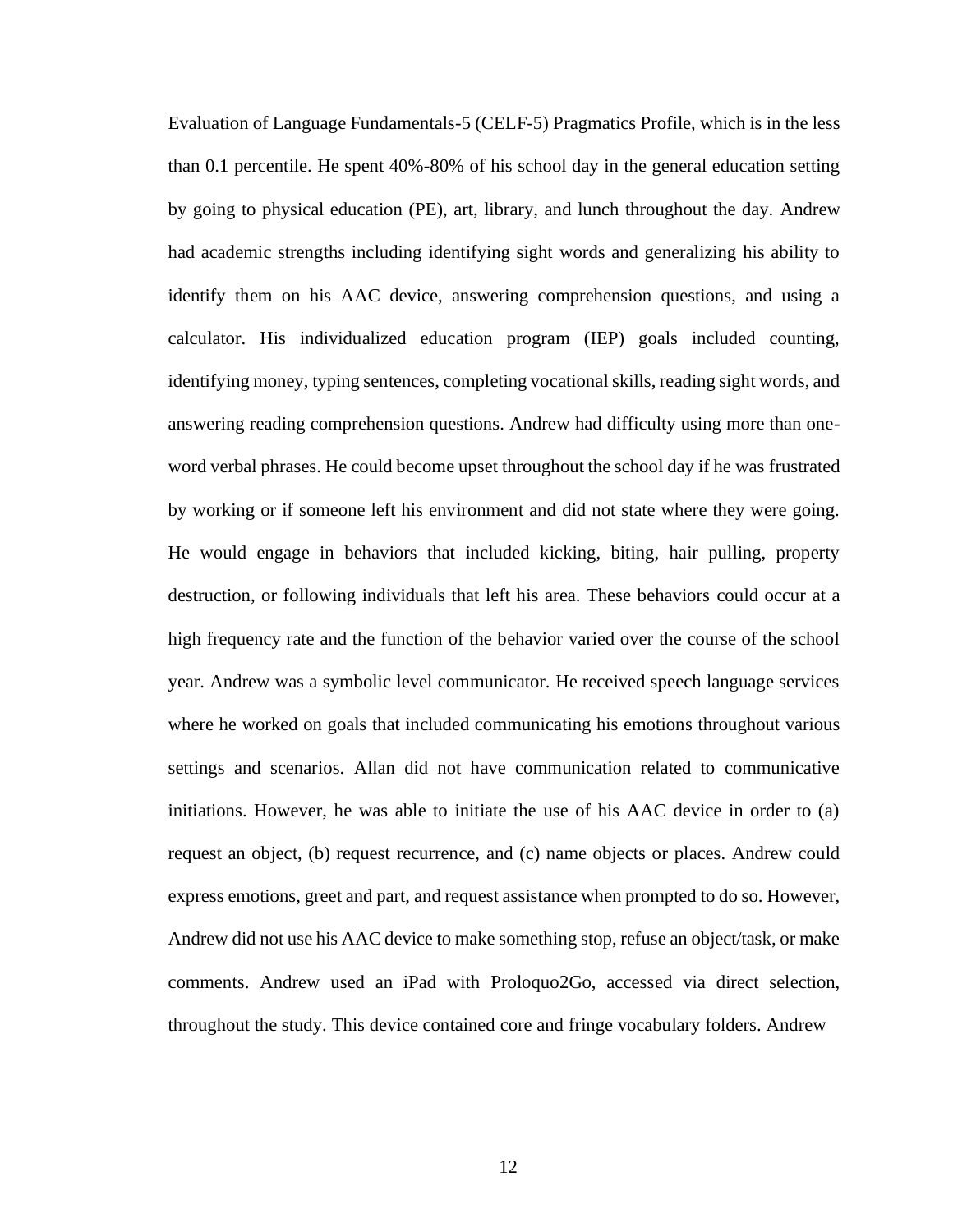used fringe vocabulary folders in order to access specific vocabulary needed for the study. He had been using his device since late elementary school.

## *Others*

The participants' special education teacher served as the researcher throughout this study and conducted all baseline and instructional training sessions. She held a bachelor's degree in Special Education-Moderate and Severe Disabilities from a local university and was pursuing a master's degree in Teacher Leadership in Special Education. The teacher was familiar with using prompt hierarchies in classroom settings. The researcher's coteacher collected reliability and procedural fidelity data throughout the study. The coteacher has a bachelor's degree in Special Education-Moderate and Severe Disabilities and a master's degree in Teacher Leadership in Special Education as well. A paraeducator in the researcher's classroom facilitated generalization sessions while the teacher collected data.

### **Instructional Setting and Arrangement**

This study was conducted at the high school in which all students were enrolled. The school served 2,100 students where 57% of the students were White, 19% Black, 13% Hispanic, and 7% Asian. Thirty-seven percent of students qualified for free/reduced lunch, and 9% of the students qualified for special education. All sessions took place in the special education resource classroom in each student's individual workspace. These workspaces were spread out throughout the classroom due to its large capacity. The classroom was divided into two rooms that were separated by double doors. Room 1 measured 9.6 m by 6.9 m, while Room 2 measured 10.5 m by 6.9 m. All sessions were conducted using a one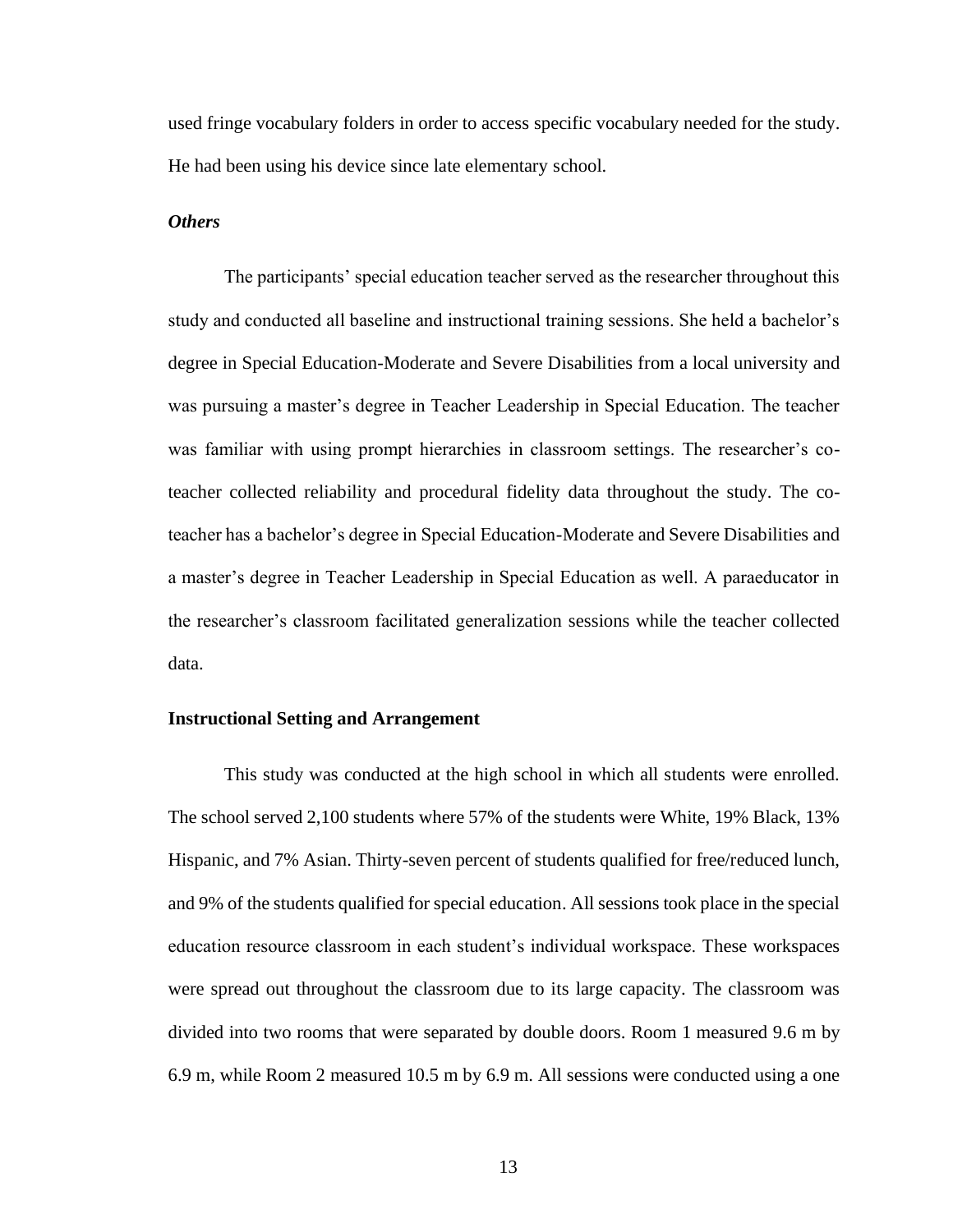on-one instructional format. There were no more than four other students and four other adults in the classroom during all sessions. The researcher controlled for distractions by conducting sessions at the individuals' workspace during a time when only half of the class was in the resource classroom, and the other students were in the conjoining room receiving instruction from paraprofessionals. Some students were out of the classroom participating in elective classes.

### **Materials and Equipment**

The researcher used preferred items in all sessions for each student. Preferred items were selected based on interviews with students, parents, and staff members and with reinforcer preference assessments for each student. These items were used in setting up environmental arrangements for the students. The preferred items chosen based off interviews and preference assessments remained constant throughout all sessions.

The materials used in all sessions were specific to the environmental arrangement set up for each student. As stated above, the researcher identified the highest preferred item for each student, and other preferred or neutral items were used throughout the study in order to set up the environmental arrangements. Sessions took place at each student's individual work area, functional skills area in Room 2, or in a specific area in Room 1 in which a participant liked to take breaks. Many of the materials were consistent for all sessions across participants, such as an iPad with Proloquo2Go, student table and chair, and individual student schedules. Students would be seated or standing at their table (2.1 m by 1.2 m), functional skills area in Room 2, or in break area in Room1. All AAC devices were turned on and ready for use and student schedules were always in the working area. Other materials included: visual timer, baseline data sheet, intervention data sheet,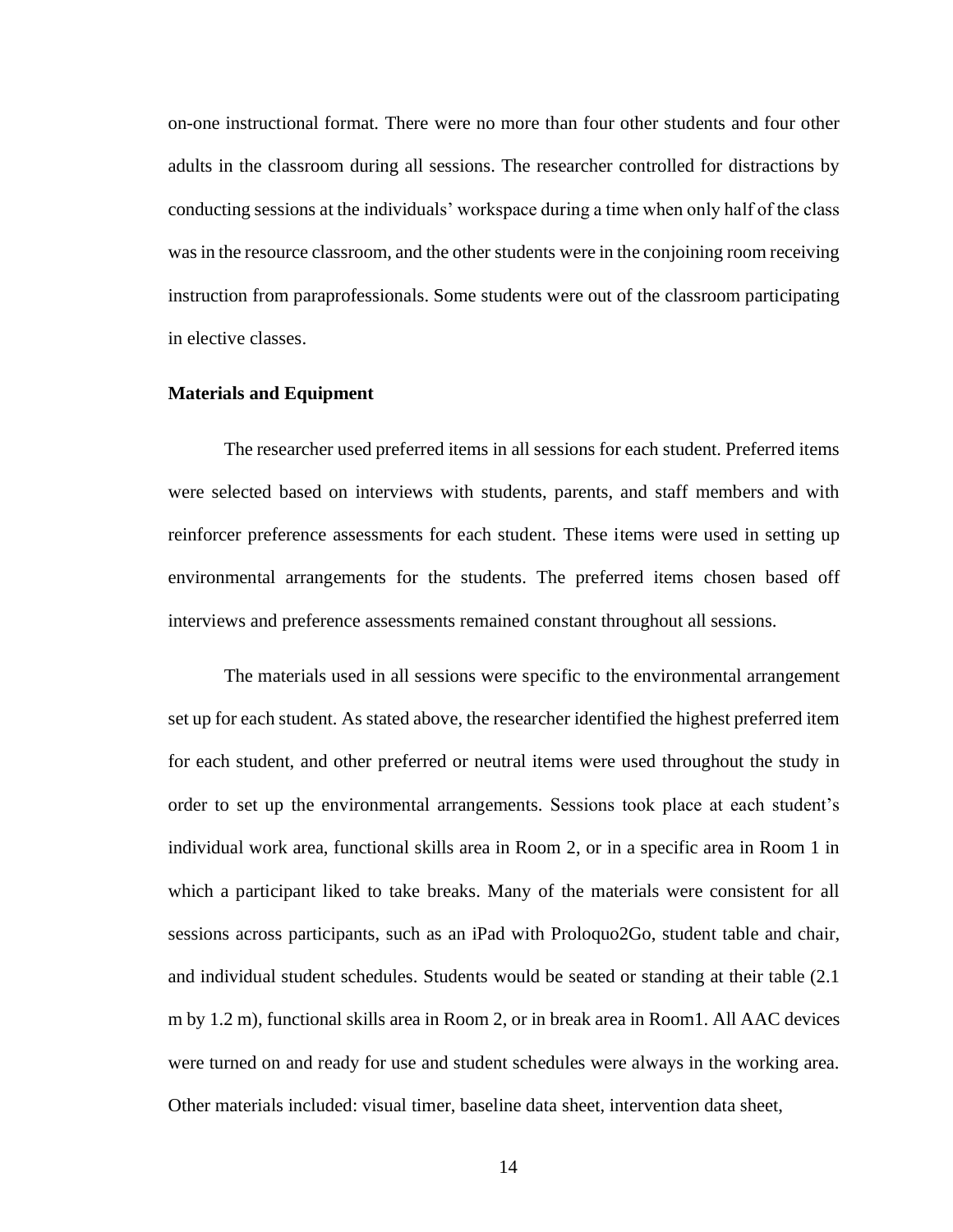classroom doorbell. There were many materials used throughout each participant's sessions, such as milk and straw, juice and straw, eating utensils, clothing hangers, papers and paper organizers, and name stamps. When the co-teacher was present to collect reliability and procedural fidelity data, he also had access to a data sheet and writing utensil.

## **Dependent Variable**

The dependent variable was the percent of independent communicative initiations using an AAC device. The target behavior for Andrew that was associated with the environmental arrangement of interesting materials was to independently initiate comments regarding the materials. For example, when he was presented with an iPad, he used his device to say, "I like this" or "This is fun". The target behavior for Jessica and Trey was to independently initiate wants/needs based on the materials that were out of reach. For example, if they needed their respective name stamp before completing a task presented, they used their device to state, "I want name stamp".

### **Experimental Design**

A multiple probe design across participants was be used to determine the effects of a prompt hierarchy on the increase of independent initiations of communication by the teacher in a high school special education resource classroom. The study used this design in order to display direct replication of intervention across three participants. Three or more replications were needed in order to meet single case research design standards (Ledford & Gast, 2018). This design was chosen due to the fact that the target behavior is irreversible (i.e., once learned, it will not return to baseline levels).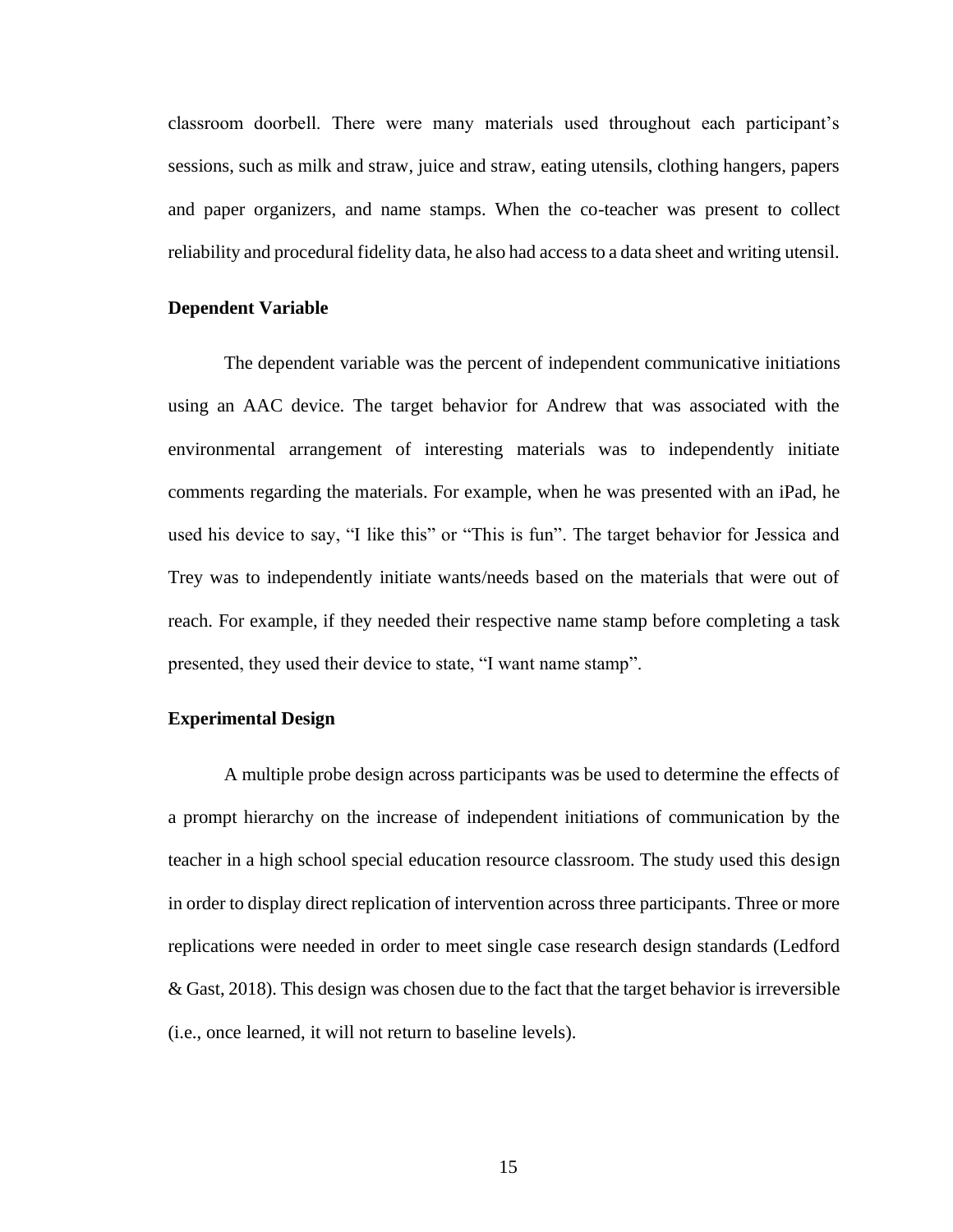An initial probe condition took place for all participants. Experimental control was demonstrated by (a) controlling for threats to internal validity prior to the start of the study, (b) observing behavior change only when the intervention is introduced in each tier, and (c) having three demonstrations of effect at three different points in time. Intervention was introduced to the first participant when a stable pattern of responding was present for all participants. Once the participant in the first tier reached criterion of 50% above baseline levels, the intervention was then introduced for the second tier. This procedure applied to tier three as well.

The researcher ensured certain steps were taken in order to control for threats to internal validity. Attrition threats were controlled for by recruiting four participants to the study, in the event one of the students dropped out of participating. The participants were randomly assigned to each tier in which intervention would be introduced. Multiple probe designs are insensitive to behavioral covariation, so sessions were in a separate classroom from the other participants. This took place in order to ensure the participants were not learning from one another.

### **General Procedures**

The purpose of this study was to evaluate the effectiveness of environmental arrangements and a prompt hierarchy (expectant looking, verbal + gesture prompts, modeling) on increasing independent initiation of communication using AAC throughout the school day for students with MSD. First, probe sessions were conducted in order to determine baseline levels of the target behavior using only environmental arrangements. Probe sessions took place in the special education resource classroom at the students' individual working area (i.e., students' assigned desk). These sessions were conducted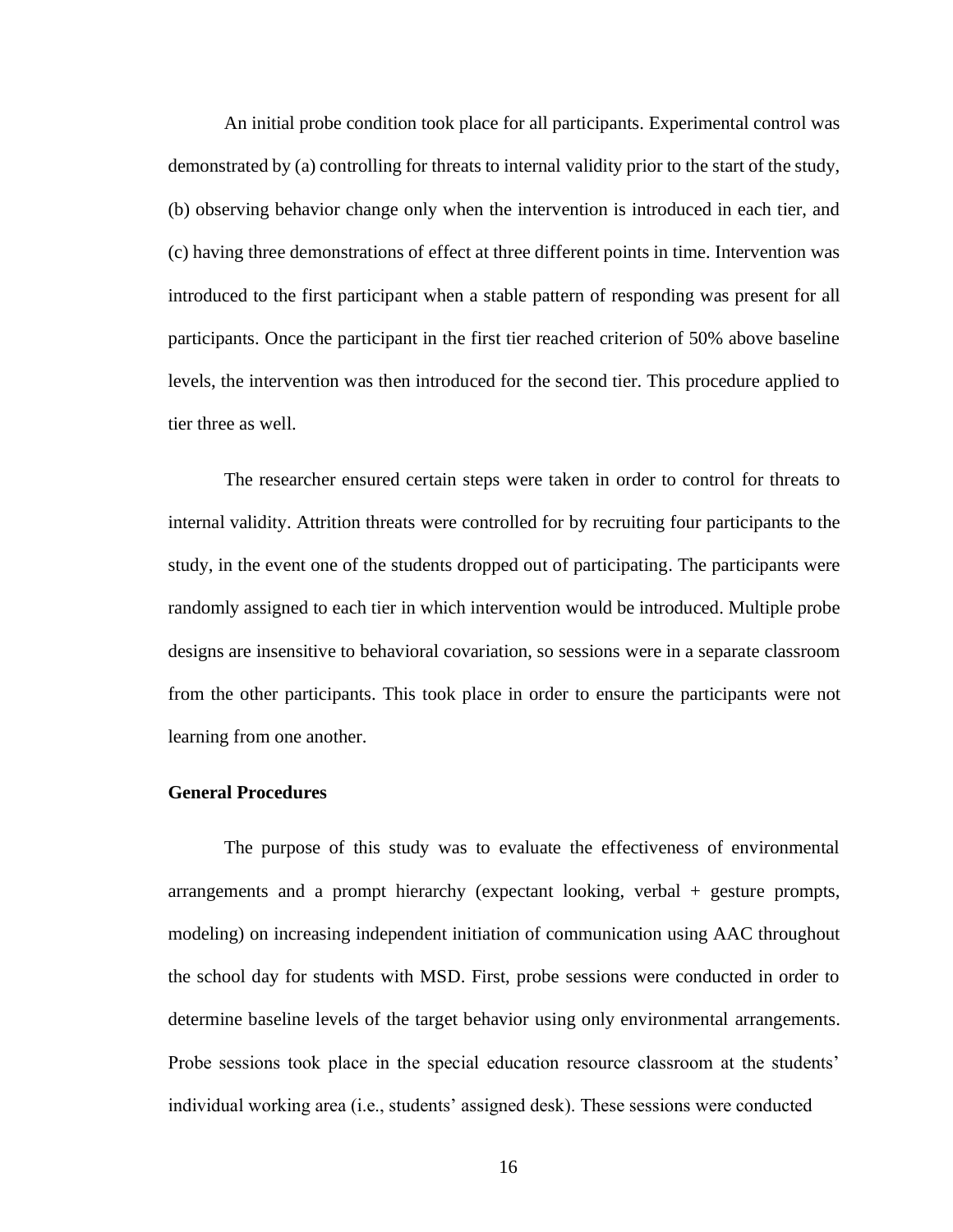almost every school day and occurred during mornings for some sessions and afternoons for others. Each session consisted of four or five opportunities to initiate. Then, once a stable pattern of responding was displayed by all participants, the independent variable was presented to the first participant. Upon the first participant reaching at 50% above baseline levels for the target behavior, the independent variable was then presented to the second participant. This continued until the independent variable was presented to the third participant. Intermittent probes for untrained participants were conducted once per week while trained participants received instruction.

## **Probe Procedures**

During probe procedures, the researcher arranged the environment specific to each student. For Jessica and Trey, items needed during tasks throughout the day were placed in sight but out of reach of the students. An independent initiation for Jessica and Trey was defined as using their device to name the object that was in sight but out of reach. The researcher accepted the name of the item or a full sentence ("I want \_\_\_\_\_.") as a correct initiation. Examples of items and environmental arrangements used throughout the school day were a straw with juice or milk during breakfast, a straw with milk during lunch, student name stamps to put name on work during reading, alternate assessment, and transition work, and hangers to hang up clothes during functional skills. The researcher used straws, utensils, and name stamps during opportunities for every session because breakfast, lunch, and work were naturally occurring throughout the school day. Students were familiar with these environments and materials. For Andrew, interesting materials were given to him in a naturally occurring event. An example would be, if Andrew earned a break, he would make a choice from one of his preferred items (i.e., iPad, videos,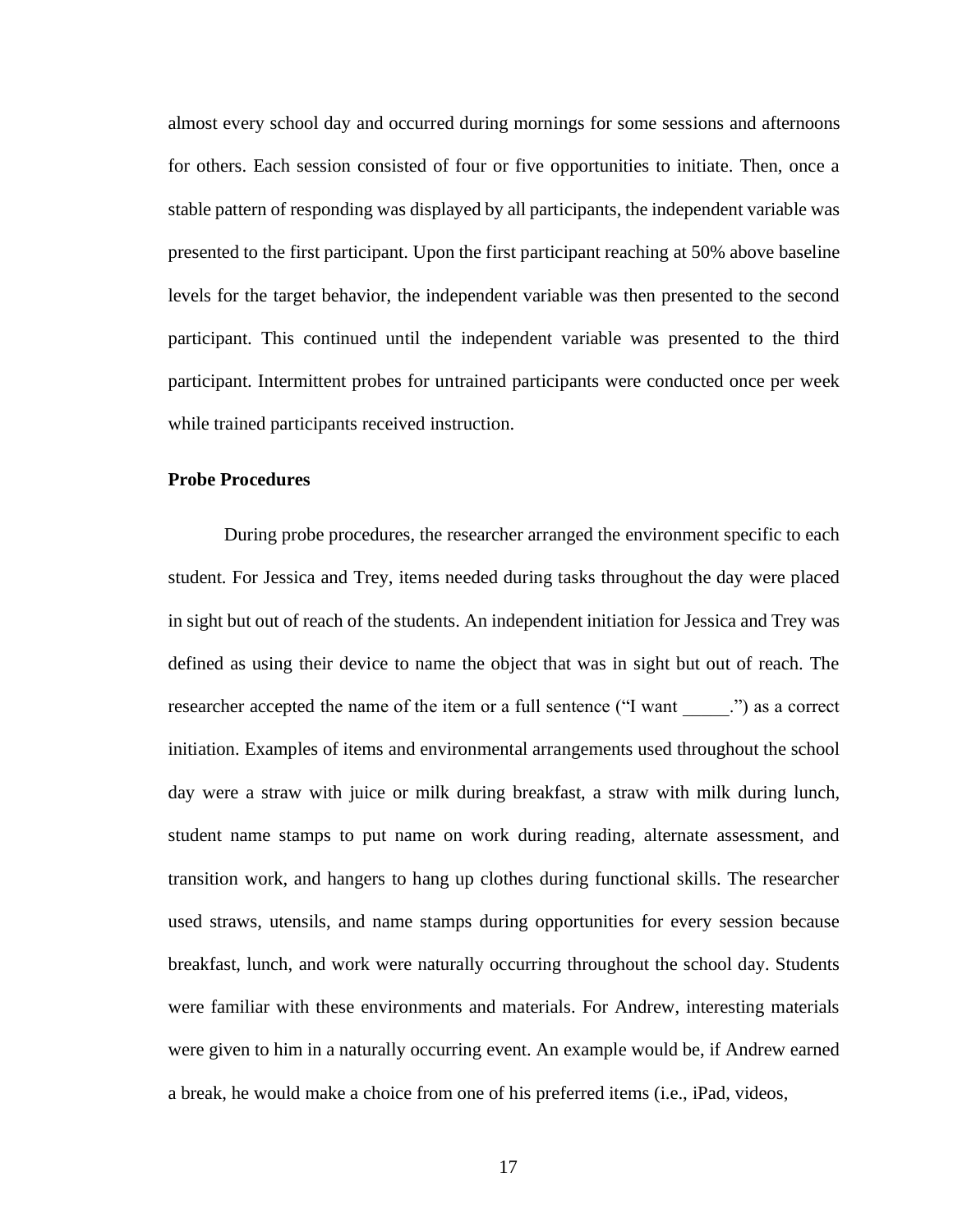magazines, favorite food). An independent initiation for Andrew was defined as using his AAC device to make a comment from a premature comment folder made by the classroom teacher and speech language pathologist (SLP). The folder contained four buttons that spoke multi-word messages. Each student's AAC device was easily accessible before the researcher began each session.

Four probe sessions were conducted for all participants where four to five opportunities were given for each session. An opportunity consisted of the environmental arrangement was set up, student was engaged in the task, researcher waited 10 s for student initiation, researcher recorded initiation, and researcher provided consequences described in Table 1. The researcher observed each student in their working area and recorded any initiations of communication that took place, if any. Opportunities took place all throughout the school day, between the hours of 8:30 a.m.-3:00 p.m. The possible initiations for probe sessions are described in Table 1, while the environmental arrangements used during probe and instructional sessions are described in Table 2.

#### **Table 1**

| <b>Possible Student</b><br><b>Initiations</b> | <b>Definition of Initiation</b>                                                                                         | <b>Teacher Consequence</b><br><b>Following the Initiation</b>                                                                                                                                                    |
|-----------------------------------------------|-------------------------------------------------------------------------------------------------------------------------|------------------------------------------------------------------------------------------------------------------------------------------------------------------------------------------------------------------|
| <b>Correct Initiation</b>                     | Student initiates<br>communication on AAC<br>device that is related to the<br>activity in which he/she is<br>completing | Record $a + on$ the data<br>sheet, say, "Great job! I<br>love how you used your<br>voice to tell me<br>, , ,<br>Communication partner<br>responds by honoring<br>initiation, give behavior<br>descriptive praise |

*Possible Initiations in Probe Sessions*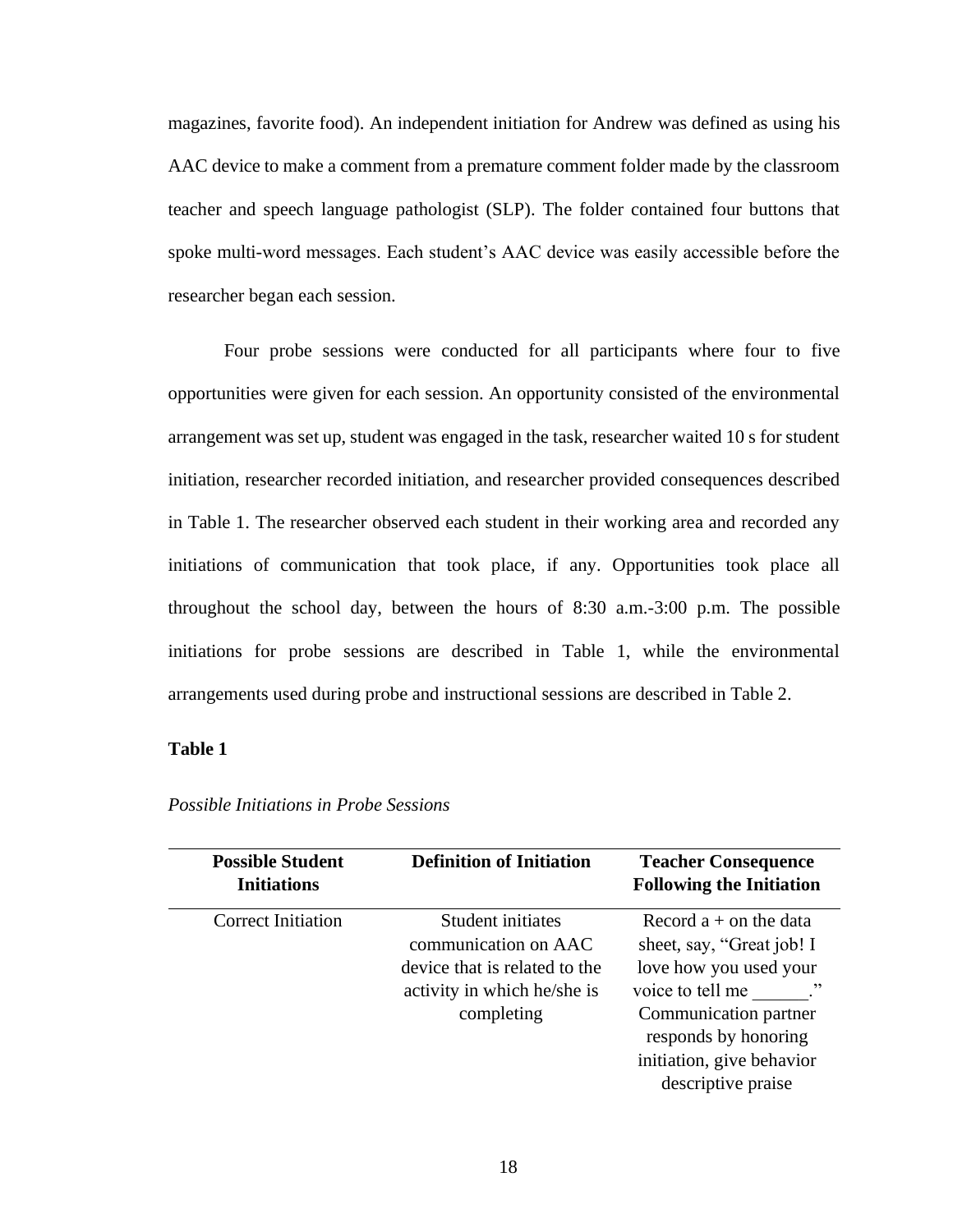| Incorrect Initiation | <b>Student Initiates</b><br>communication on AAC<br>device, but it is unrelated to<br>the activity he/she is<br>completing | Record $a$ – on the data<br>sheet and say nothing |
|----------------------|----------------------------------------------------------------------------------------------------------------------------|---------------------------------------------------|
| No Initiation        | Student does not initiate<br>communication on AAC<br>device during or at<br>completion activity                            | Record a 0 on the data<br>sheet and say nothing   |

# **Table 2**

*Environmental Arrangements*

| <b>Student</b> | <b>Environmental</b><br><b>Arrangement</b> (EA) | <b>Description of EA</b>                                                                                                              |
|----------------|-------------------------------------------------|---------------------------------------------------------------------------------------------------------------------------------------|
| Jessica        | Out of reach                                    | Desired items will be in<br>sight, but out of reach<br>during sessions in order to<br>encourage communication<br>initiation using AAC |
| Trey           | Out of reach                                    | Desired items will be in<br>sight, but out of reach<br>during sessions in order to<br>encourage communication<br>initiation using AAC |
| Andrew         | Interesting materials                           | Items of interests used<br>during sessions in order to<br>encourage commenting<br>behavior using AAC                                  |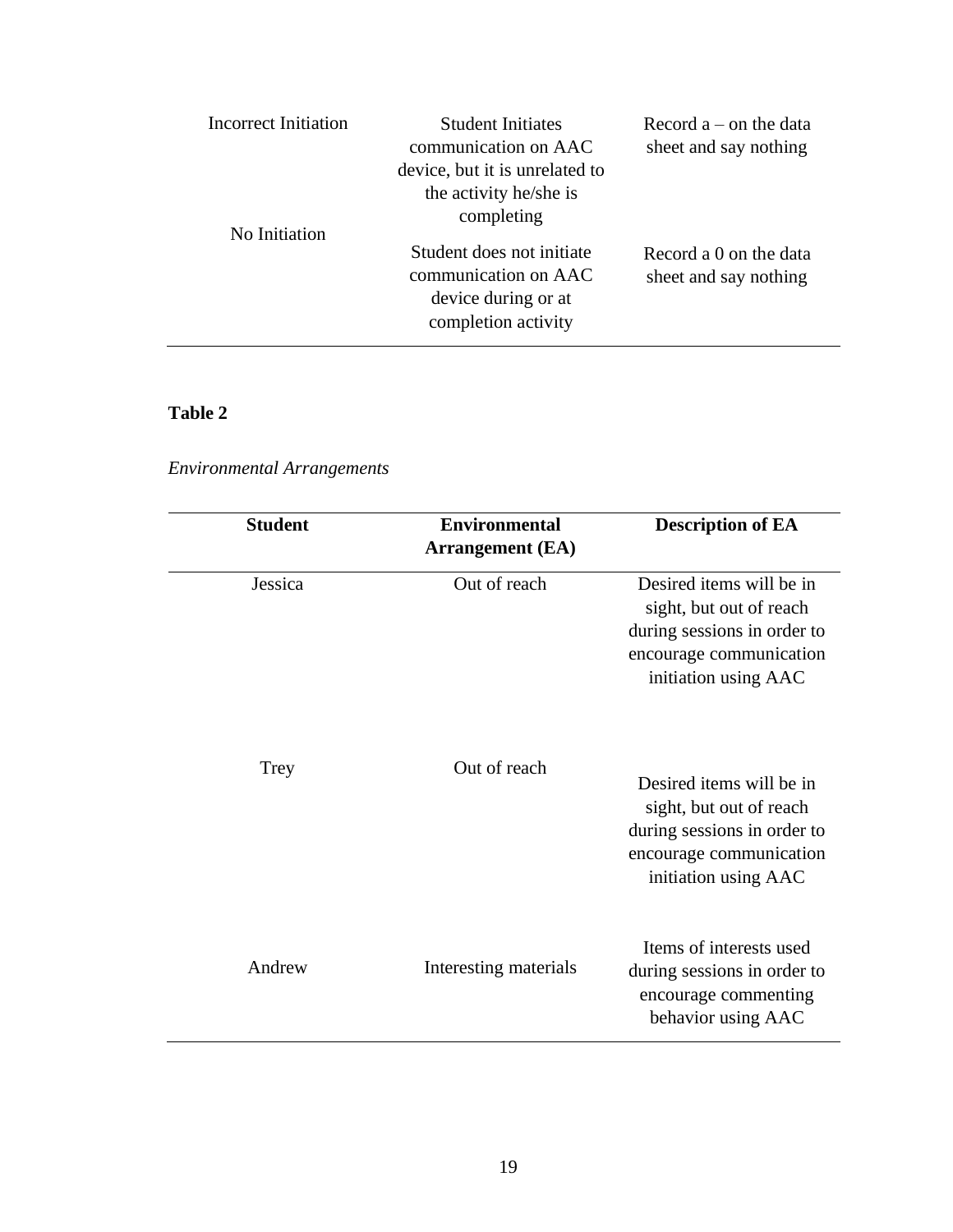#### **Instructional Procedures**

The instructional procedure used throughout the study was a treatment package that included environmental arrangements and a prompt hierarchy consisting of (a) expectant looking (holding up hands and shrugging shoulders while looking at AAC device), (b) verbal + gesture prompt (pointing to AAC device and saying, "What can you ask/tell me?" or "Use your voice"), and (c) modeling (saying, "You could say…", while modeling an appropriate initiation on the AAC device). The goal was to complete one session per day for all participants during each school day, where 4-5 opportunities were conducted throughout the school day and that counted for a session. Instruction began by the researcher setting up the environmental arrangement that corresponded to each student, identical to how it was performed in baseline. Once the environment was set up, the researcher gained and ensured the student's attention and stated, "Are you ready?". Once the student was at his/her designated work area and joint attention was established, the researcher gave the antecedent statement related to the routine activity (i.e., "Time for lunch" or "Oh, you are watching a video about bowling.").

Once the antecedent statement was delivered, the researcher waited 10 seconds for a student initiation. If an initiation was not given, or the student gave an incorrect initiation, the researcher provided a prompt of expectant looking and waited 10 seconds. If the student gave an incorrect or no response, the researcher provided a verbal + gesture prompt and waited 10 seconds. If an incorrect or no response was given, the researcher used the most intrusive prompt of modeling and waited 10 seconds. At any time in this sequence the student responded correctly, the researcher would say, "Thank you for telling me…!" and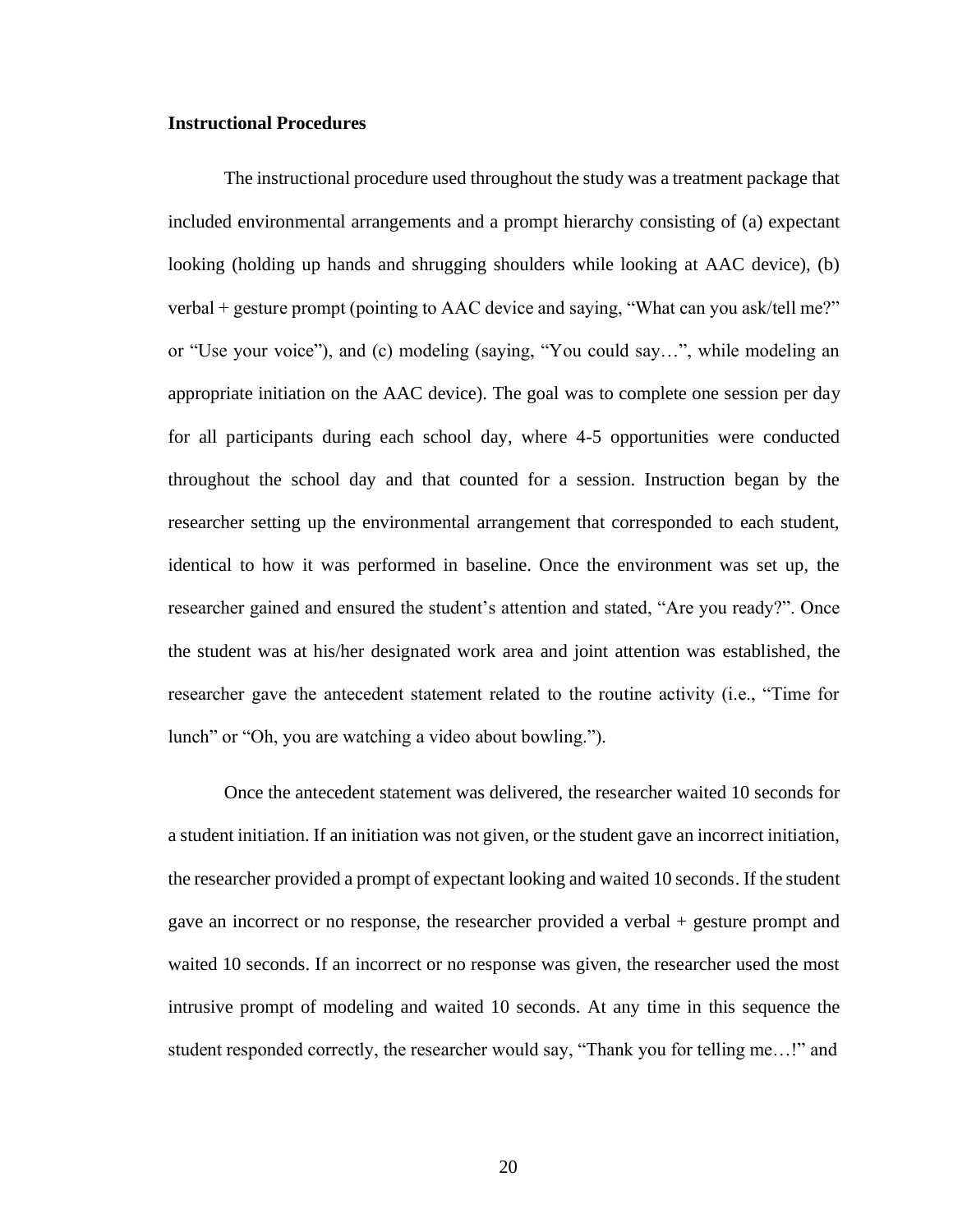the activity would continue. The environmental arrangement that each student received is listed and described in Table 2.

There were four different types of initiations possible for this study. First, an independent (I) initiation was recorded if a student independently initiated communication using his/her device within 10 seconds and the communication was related to the environmental arrangement. When an independent initiation was given, the researcher recorded a "I" on the data sheet and said, "Thank you for telling me…!", along with behavior descriptive praise, and continuation of the activity. Second, an expectant look (E) initiation was recorded if a student initiated communication using his/her device within 10 seconds if the researcher provided an expectant look. When an initiation was given after an expectant look, the researcher recorded a "E" on the data sheet and said, "Thank you for telling me…!", along with behavior descriptive praise, and continuation of the activity. Next, a verbal + gesture (VG) initiation was recorded if a student initiated communication using his/her device within 10 seconds if the researcher provided a verbal + gesture prompt. When an initiation was given after a verbal + gesture prompt, the researcher recorded a "VG" on the data sheet and said, "Thank you for telling me…!", along with behavior descriptive praise, and continuation of the activity. Lastly, a model (M) initiation was recorded if a student initiated communication on his/her AAC device within 10 seconds if the researcher modeled an appropriate initiation. When an initiation was given after a model prompt, the researcher will record a "M" on the data sheet and said, "Thank you for telling me…!", along with behavior descriptive praise, and continuation of the activity. The possible initiations for instructional sessions are described in the table below.

**Table 3**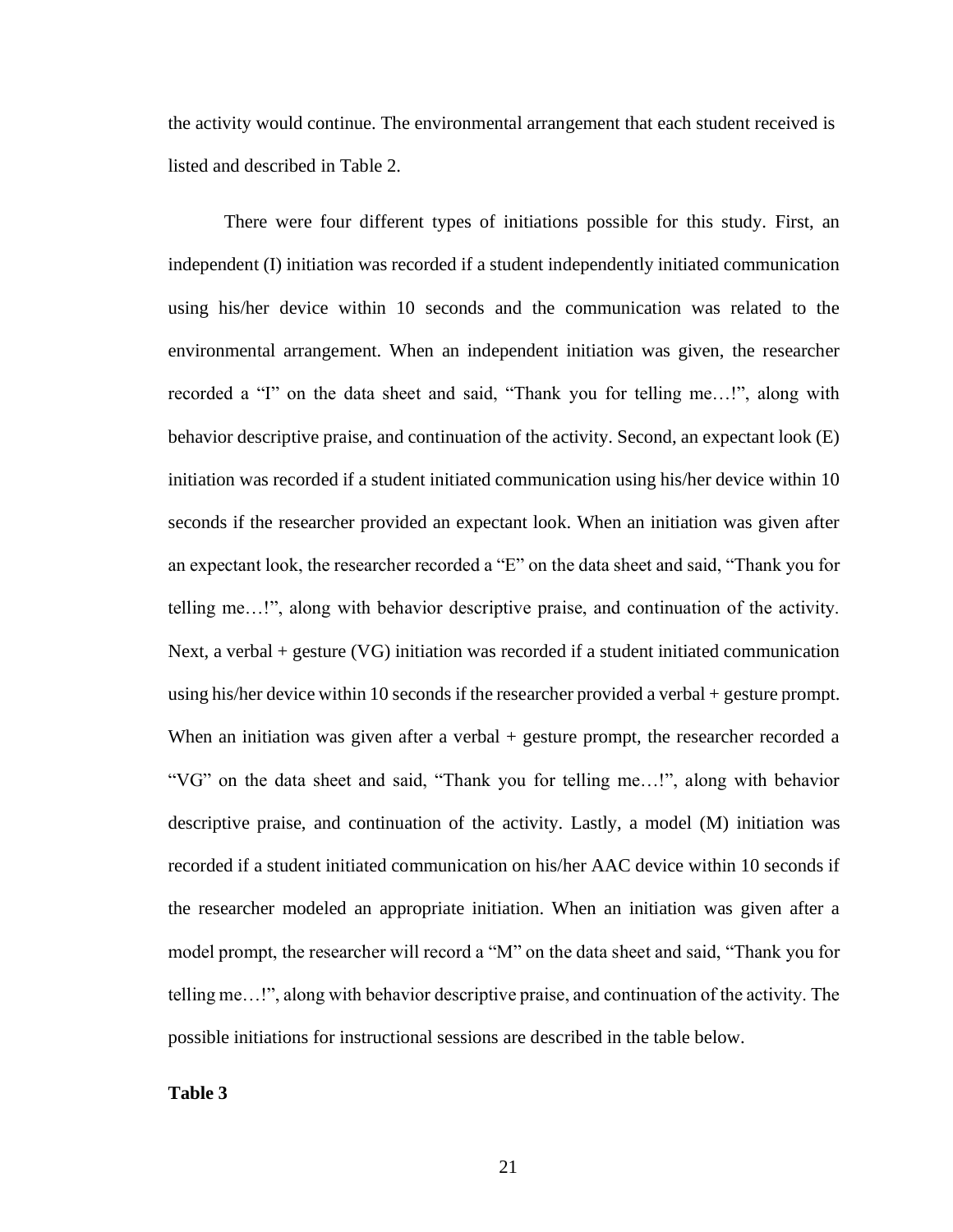| <b>Possible Student</b><br><b>Initiations</b> | <b>Definition of Initiation</b>                                                                                                                                                                           | <b>Teacher Consequence</b><br><b>Following the Initiation</b>                                                                            |
|-----------------------------------------------|-----------------------------------------------------------------------------------------------------------------------------------------------------------------------------------------------------------|------------------------------------------------------------------------------------------------------------------------------------------|
| Independent (I)                               | <b>Student initiates</b><br>communication on AAC<br>device within 10 seconds<br>that is related to the<br>environmental<br>arrangement.                                                                   | Record an I on the data<br>sheet, say, "Thank you for<br>telling me!", give<br>behavior descriptive praise,<br>and continue the activity |
| Expectant Looking (E)                         | Student initiates<br>communication on AAC<br>device within 10 seconds of<br>researcher giving an<br>expectant looking prompt.<br>Ex. *Researcher says<br>nothing, hold up hands, and<br>shrugs shoulders* | Record an E on the data<br>sheet, say, "Thank you for<br>telling me!, give<br>behavior descriptive praise,<br>and continue the activity  |
| $Verbal + Gesture (VG)$                       | <b>Student initiates</b><br>communication on AAC<br>device within 10 seconds of<br>the researcher giving a<br>verbal + gesture prompt.                                                                    | Record a VG on the data<br>sheet, say, "Thank you for<br>telling me!", give<br>behavior descriptive praise,<br>and continue the activity |
|                                               | Ex. *Researcher points to<br>device (not a specific<br>button) * and says, "Use<br>your voice".                                                                                                           |                                                                                                                                          |

*Possible Initiations in Instructional Sessions*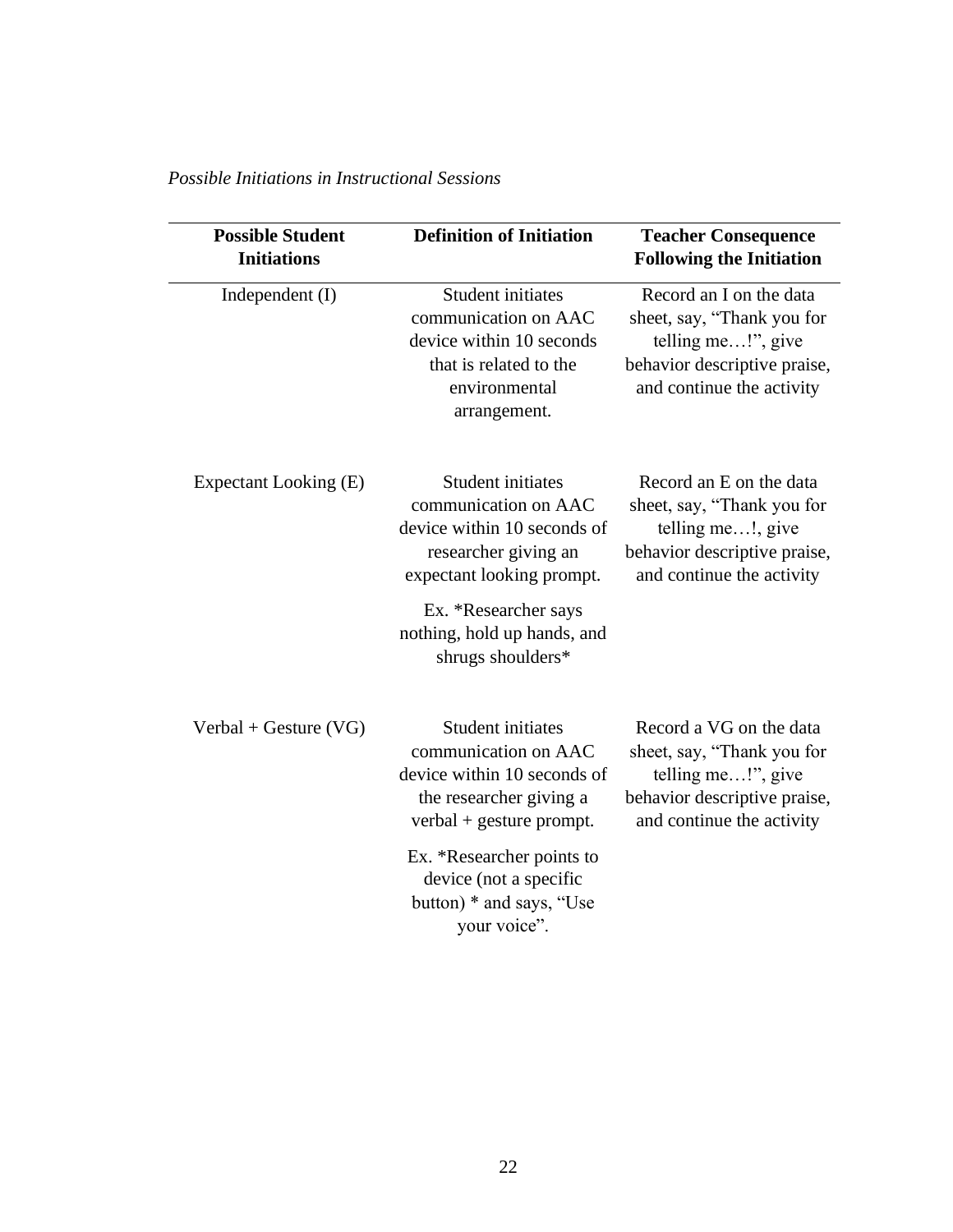| Modeling $(M)$ | Student initiates           | Record an M on the data      |
|----------------|-----------------------------|------------------------------|
|                | communication on AAC        | sheet, say, "Thank you for   |
|                | device within 10 seconds of | telling me!", give           |
|                | the researcher modeling an  | behavior descriptive praise, |
|                | appropriate initiation.     | and continue the activity    |
|                | Ex. *Researcher will use    |                              |
|                | students' device to model   |                              |
|                | an appropriate initiation*  |                              |

#### **Generalization Procedures**

Generalization sessions were conducted by one of the paraeducators delivering the antecedent statement and acting as the communicative partner for the participant. The classroom teacher set up the environmental arrangement and reviewed procedures with the paraeducator prior to each session. The classroom teacher also monitored all opportunities and recorded initiations on a generalization sessions data sheet while standing out of sight of the participant. All sessions were identical to instructional sessions with the exception that the paraeducator was the communicative partner.

#### **Interobserver Reliability and Procedural Fidelity**

The co-teacher that worked alongside the researcher collected interobserver (IOA) reliability and procedural fidelity (PF) data. The researcher trained the reliability observer until IOA data and PF were at least at 80%. To conduct the training, the researcher had a paraeducator act as a student while the researcher was implementing the intervention. Acting as the student, the paraeducator displayed a mix of correct, incorrect, and no initiations, and the researcher delivered the corresponding consequences. This allowed the co-teacher to see an example of each initiation and for the researcher to explain the possible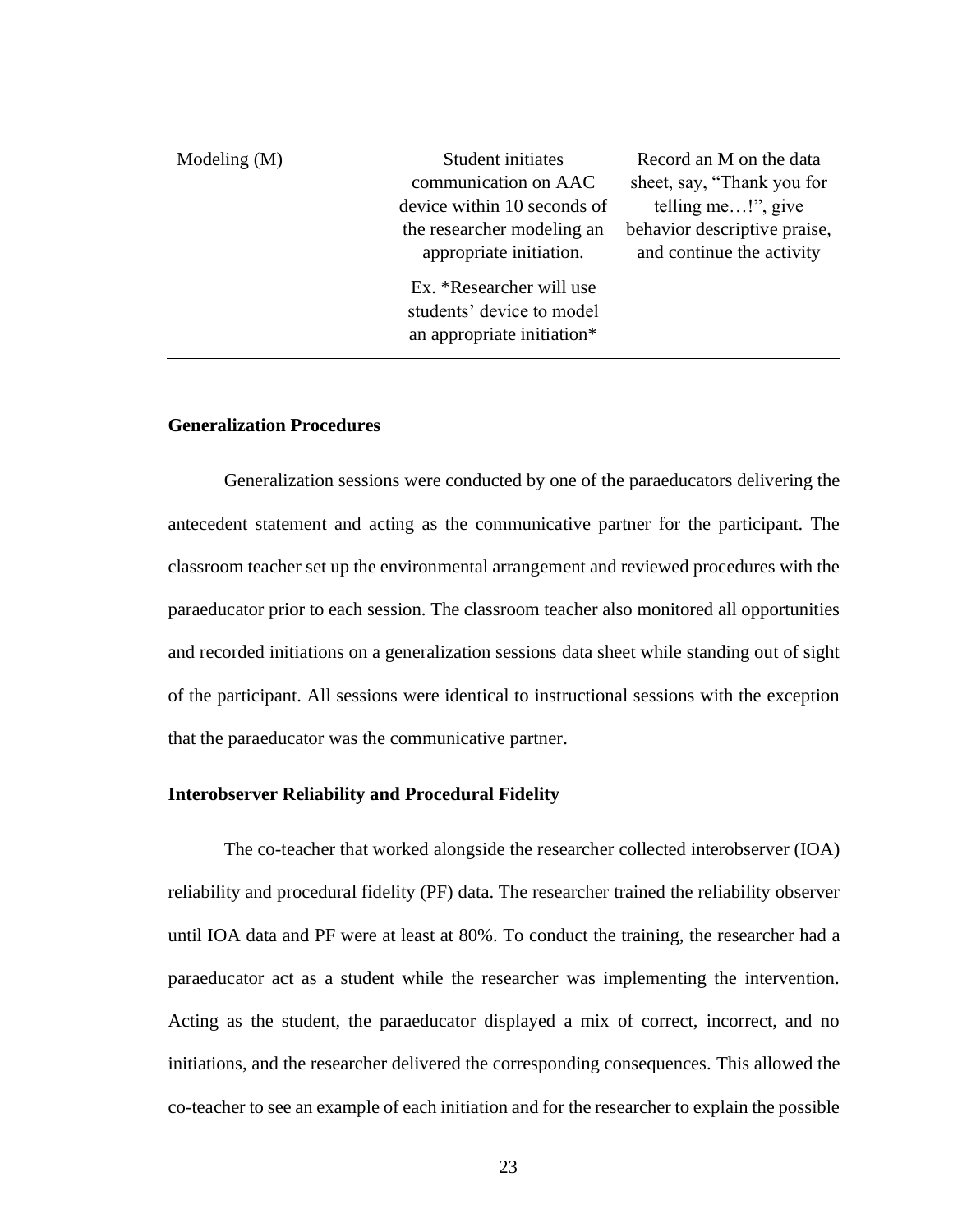initiations, what each of the initiations looked like, and the teacher consequences. The researcher also gave the co-teacher a document with information regarding student initiations and their definitions, teacher consequences, examples, non-examples, and the procedures.

The acceptable levels of agreement for inter-observer agreement (IOA) were at least 80%. IOA was conducted in each condition for at least 20% of sessions per condition per participant. The researcher and co-teacher used the point-by-point agreement formula to calculate IOA: (# of agreements/# of agreements  $+$  # of disagreements) x 100 (Ledford & Gast, 2018).

Procedural fidelity (PF) data were collected by the co-teacher throughout the study. The acceptable levels of accuracy were the same as IOA with at least 80% accuracy. PF data were collected for at least 20% of sessions per condition per participant. The formula used to measure fidelity was as follows: (# of interventionists behaviors observed/ # of interventionists behaviors planned) x 100 (Ledford & Gast, 2018). The co-teacher collected data on the researcher's ability to implement experimental conditions. He recorded data on the researcher's following behaviors: (a) ensure students' attention, (b) provide environmental arrangement, (c) wait 10 seconds upon setup of environmental arrangement, (d) prompt to evoke a correct initiation, and (e) provide correct consequence. The correct consequences were the delivery of the next prompt level or praise for providing an initiation.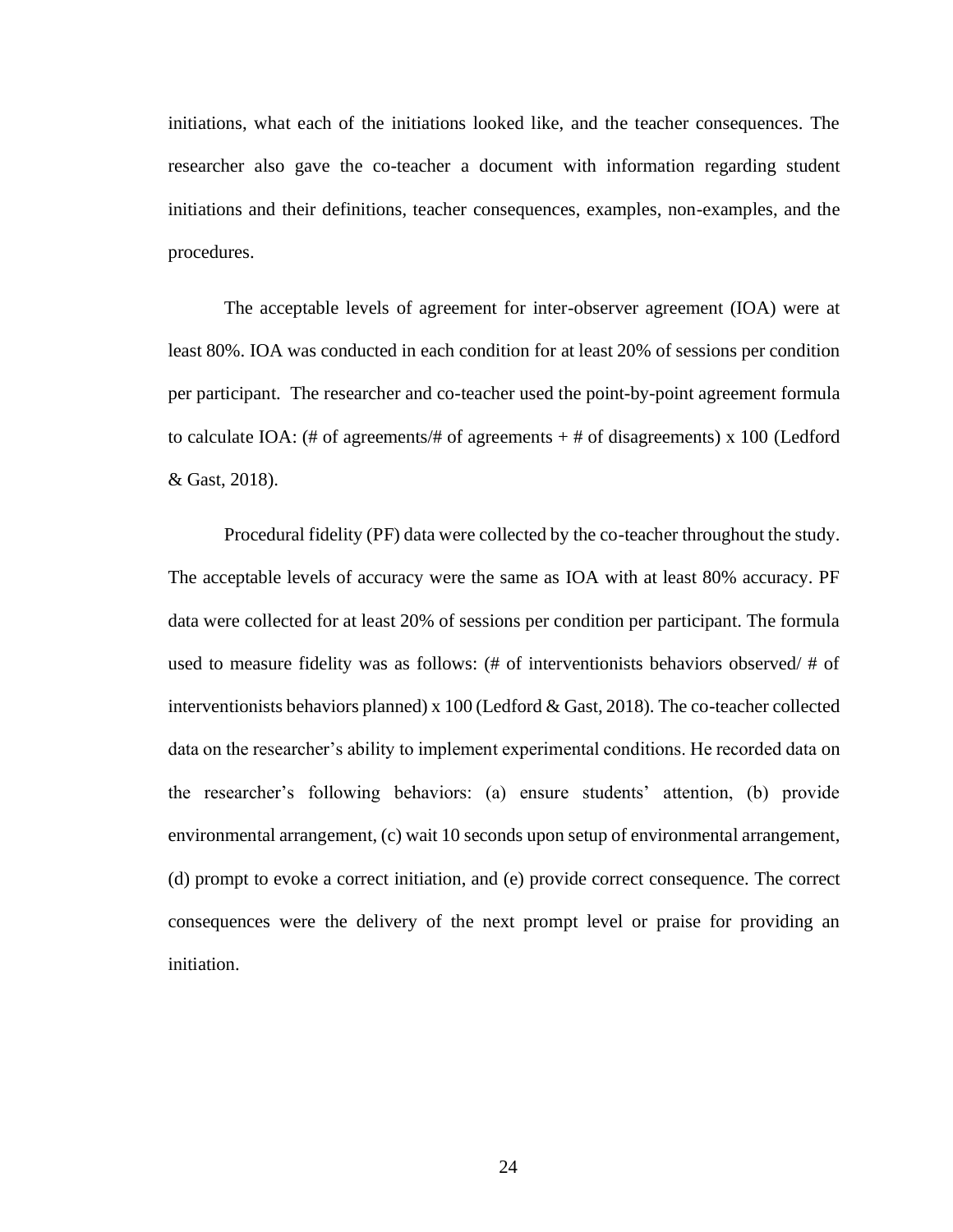#### SECTION 4: RESULTS

#### **Reliability**

To measure PF and IOA, the calculation described in the reliability and fidelity procedures was used and data were collected throughout all sessions during baseline, probe, instruction, and generalization conditions. Baseline PF and IOA was conducted for 25% of sessions for all participants. Intermittent probe sessions took place for Trey and Andrew where PF and IOA was measured for 40% of Trey's sessions and 33% of Andrew's sessions. During instruction, PF and IOA was measured for 23.5% of Jessica's sessions, 23.8% of Trey's sessions, and 26.7% of Andrew's sessions. Generalization sessions were conducted with Jessica near the end of the study where PF and IOA were measured for 25% of the sessions. The mean interobserver reliability percentage across all participants was 100% during baseline, while the mean was 90.7% (range: 82.6%-100%) during intervention. All disagreements were discussed and resolved after sessions. During baseline sessions, the mean procedural fidelity across all participants was 100% for all behaviors. For intervention sessions, the mean procedural fidelity across all participants was 96.6% (range, 94.9%-100%). It was 100% for the behaviors of providing attentional cue and ensuring attentional response. The behaviors of providing the antecedent statement and providing correct consequence occurred on average 94.9% of the opportunities, while the behavior of waiting the 10 s delay occurred for 98.3% of the measured opportunities. These data shows that intervention procedures were applied consistently during the study.

## **Baseline**

The percent of independent initiations using an AAC device for Jessica, Trey, and Andrew are presented in Figure 1. During baseline, data were stable as all three participants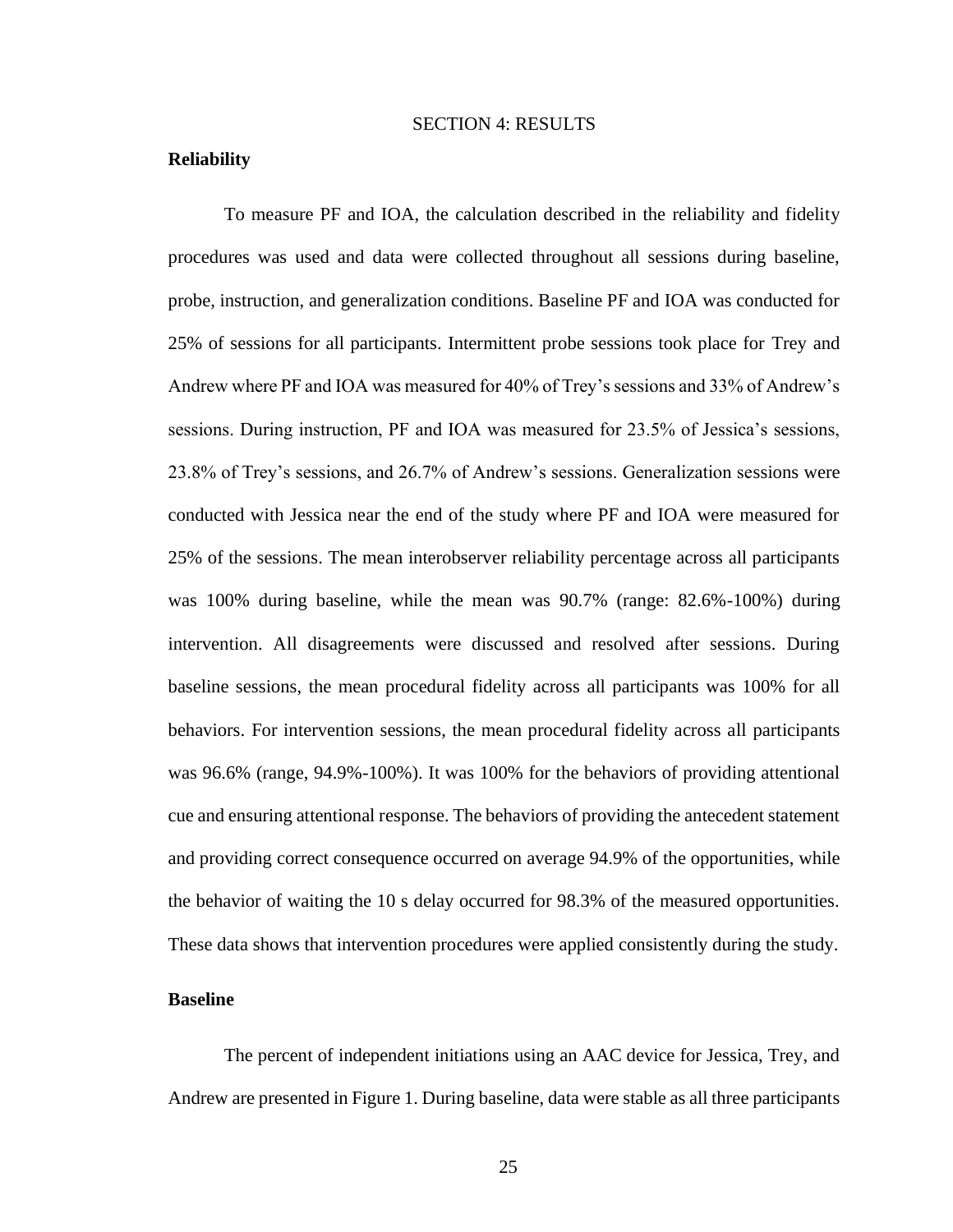did not demonstrate initiations using their AAC device when the environmental arrangement alone was presented. Four sessions were conducted in order to ensure a stable pattern of responding.

#### **Intervention**

After the fourth session, intervention began with Jessica where she displayed an increase in the target behavior after the first instructional session was conducted. Her performance increased to 40% correct initiations before falling to 20% for two consecutive sessions due to being out of school for a long weekend. Then, an abrupt increase in the target behavior occurred as Jessica demonstrated 100% correct initiations using her AAC device to request objects for eight consecutive sessions. She fell to 80% in one session before returning to 100% for the remaining sessions.

Once Jessica reached 50% above baseline levels, three consecutive probe sessions were conducted with the next participant, Trey. Trey did not display the target behavior in baseline or probe sessions prior to intervention. Once the intervention was implemented, Trey had an increasing trend where he averaged 43% correct initiations (range, 0%-67%). However, during sessions 28-35, his initiations were variable. Trey was ill throughout this time, which lead to him missing many days of school and instruction. Once Trey was back in school, and able to receive consistent instruction, he began to show an increasing trend in the target behavior, starting at session 35, using his AAC device to request objects for 75% of the opportunities prior to the end of the semester.

When Trey reached 50% above baseline levels, three consecutive probe sessions were conducted with Andrew. Andrew did not display the target behavior in baseline or

26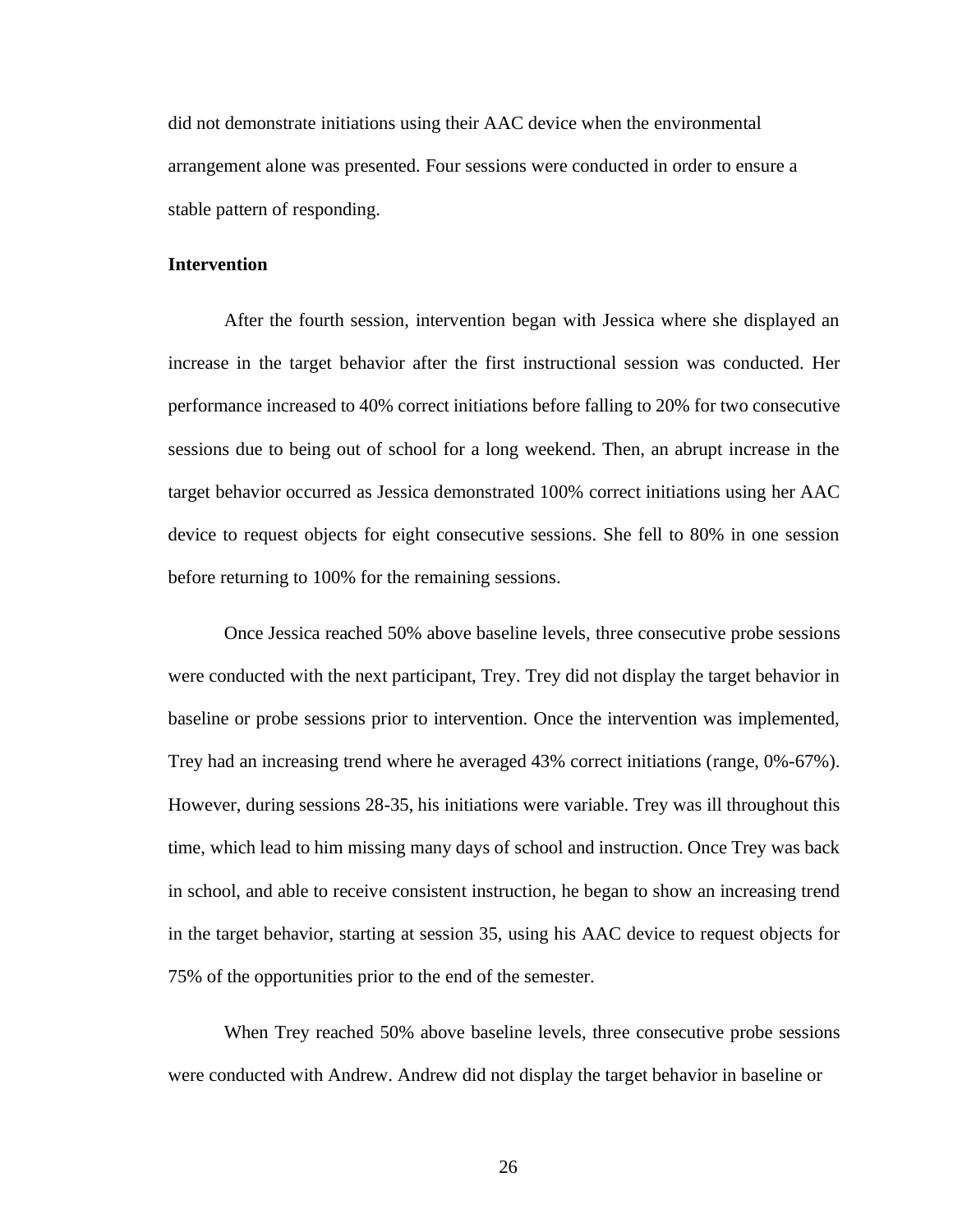probe sessions prior to the intervention. Once the intervention was implemented, Andrew's progress was slightly variable before an abrupt change in the data took place. Andrew then displayed an increase in using his AAC device to initiate comments when interacting with interesting materials and was able to respond with 100% correct initiations for three consecutive sessions.

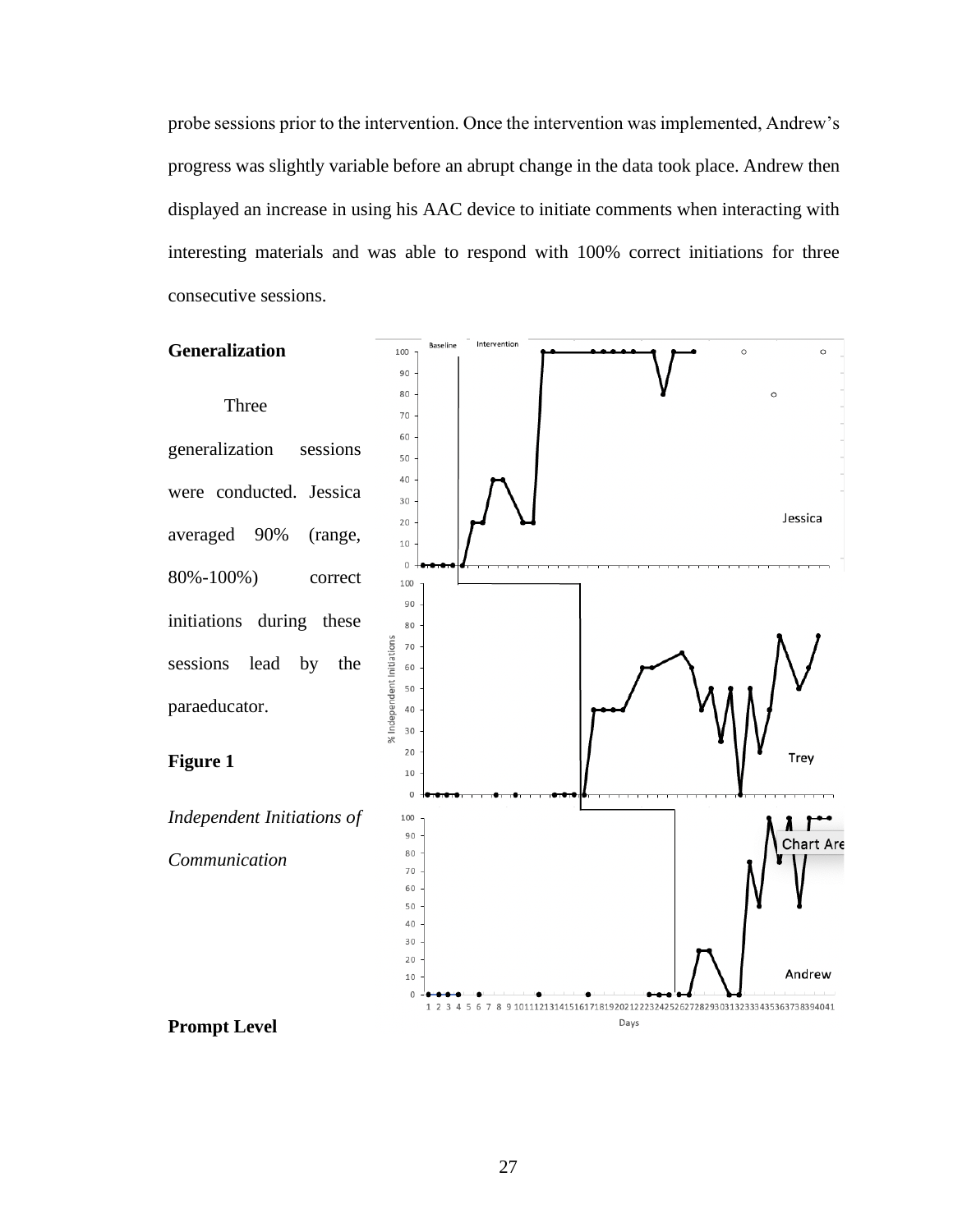Table 4 shows the percent of prompts that were used to evoke the correct initiations of each participant. Throughout the study, participants displayed a correct initiation after all prompt levels were provided. Some participants initiated correctly after the use of certain prompts more than others. Before participants were able to perform initiations of communication independently, the most common prompt level that evoked a correct initiation was a VG prompt. The least common prompt level used was an E prompt across all participants.

# **Table 4**

| Participant | <b>Percent of Prompts</b><br><b>Resulting in Correct</b><br><b>Initiations</b> |
|-------------|--------------------------------------------------------------------------------|
| Jessica     | $I = 66\%$                                                                     |
|             | $E = 10%$                                                                      |
|             | $VG = 14%$                                                                     |
|             | $M = 10%$                                                                      |
|             |                                                                                |
| <b>Trey</b> | $I = 42%$                                                                      |
|             | $E = 5%$                                                                       |
|             | $VG = 27%$                                                                     |
|             | $M = 25%$                                                                      |
|             |                                                                                |
| Andrew      | $I = 33%$                                                                      |
|             | $E = 0%$                                                                       |
|             | $VG = 27%$                                                                     |
|             | $M = 3%$                                                                       |

*Percent of Prompt Levels Used in Prompt Hierarchy Resulting in Correct Initiation*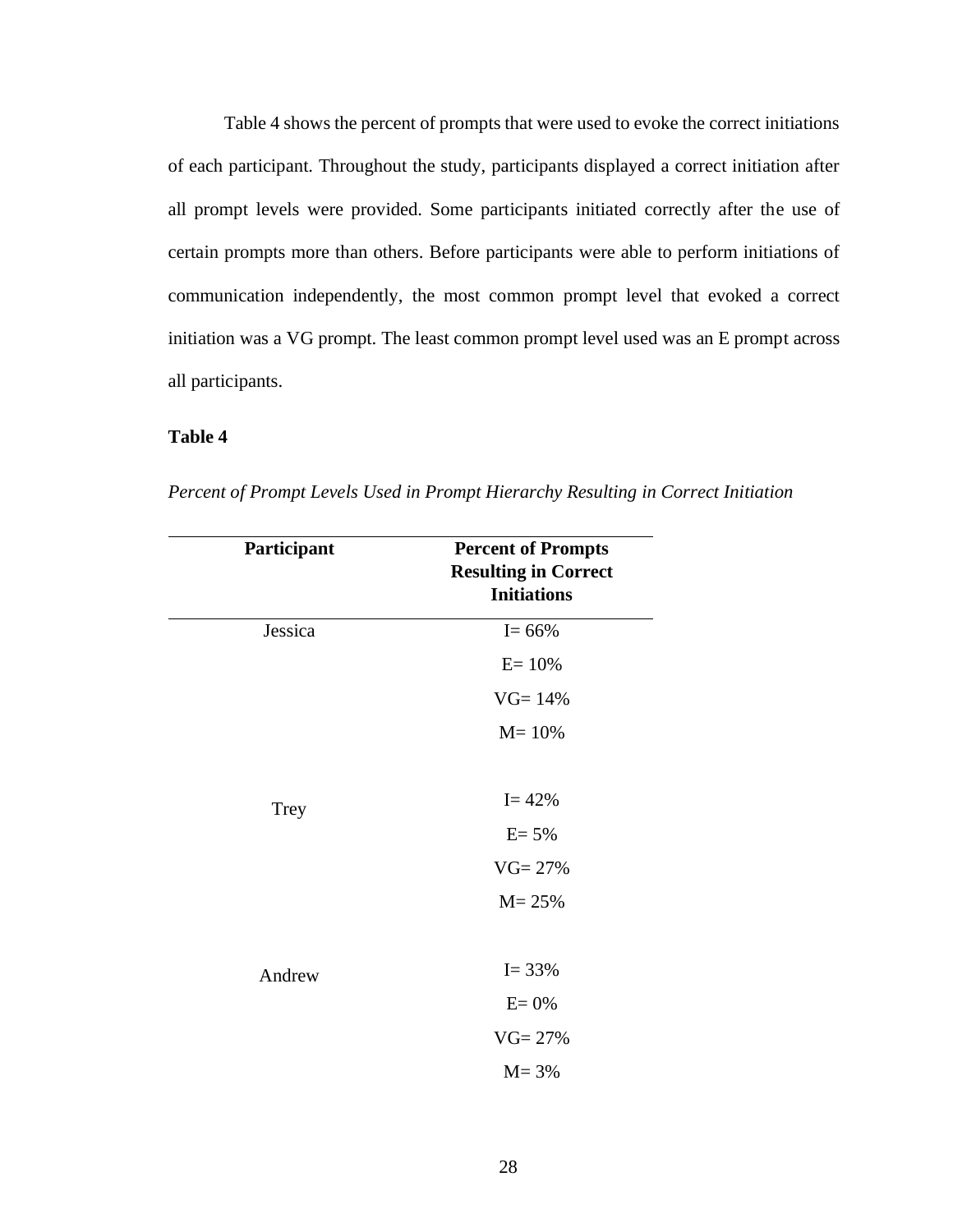*Note. I=Independent, E=Expectant look, VG=Verbal + Gesture, M=Model*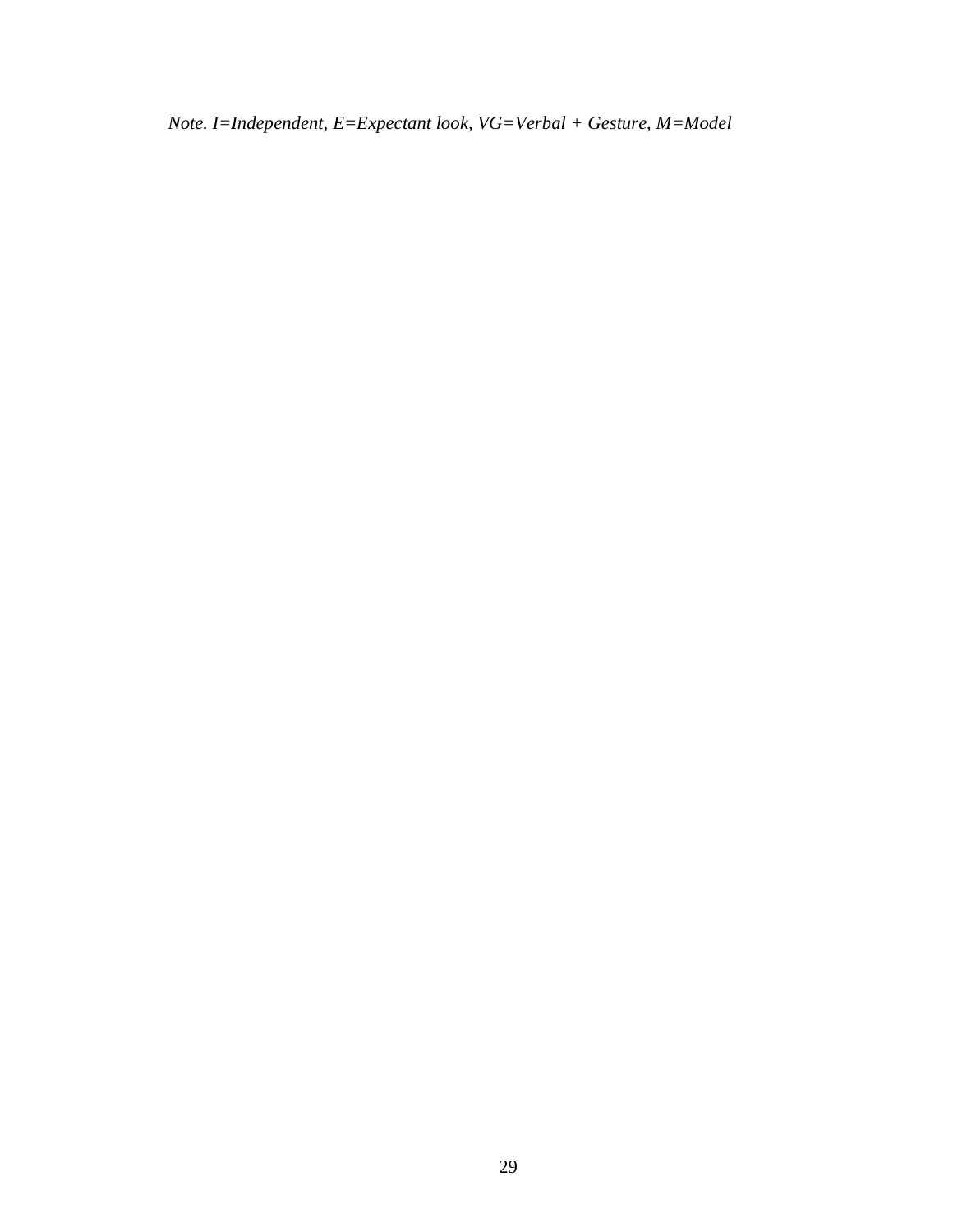#### SECTION 5: DISCUSSION

For students with MSD, initiating communication with an AAC device is not an automatic skill. However, when given support and interventions that model how to appropriately initiate, students who use AAC can learn this skill in order to open more doors to interactions with communicative partners. The results of this study suggest that the use of environmental arrangements along with the implementation of a prompt hierarchy was effective in teaching students with MSD to initiate communication using an AAC device. This agrees with previous research related to teaching students with disabilities to initiate, with or without an AAC device. Similar to Andzik et. al. (2016) and Thiemann-Bourque et. al. (2018), students must be taught, using systematic methods, how to make communicative initiations using an AAC device. This study extends the research provided by the authors above by implementing strategies to teach initiation with high school students with MSD rather than elementary school aged children.

#### *Implications for Practitioners*

This intervention can be beneficial to classroom teachers who want to teach their students to initiate communication with an AAC device. Most special education MSD teachers have daily schedules and routines that are consistent and strictly followed throughout the school day. By implementing this intervention into their daily schedule, teachers can manipulate their environments to facilitate communication, along with adding promoting strategies specific to their students. The use of prompting procedures is already taking place in the classroom throughout the school day. Therefore, the use of prompting can be added to naturally occurring events while the teacher arranges the environment in such a way that promotes initiations of communication.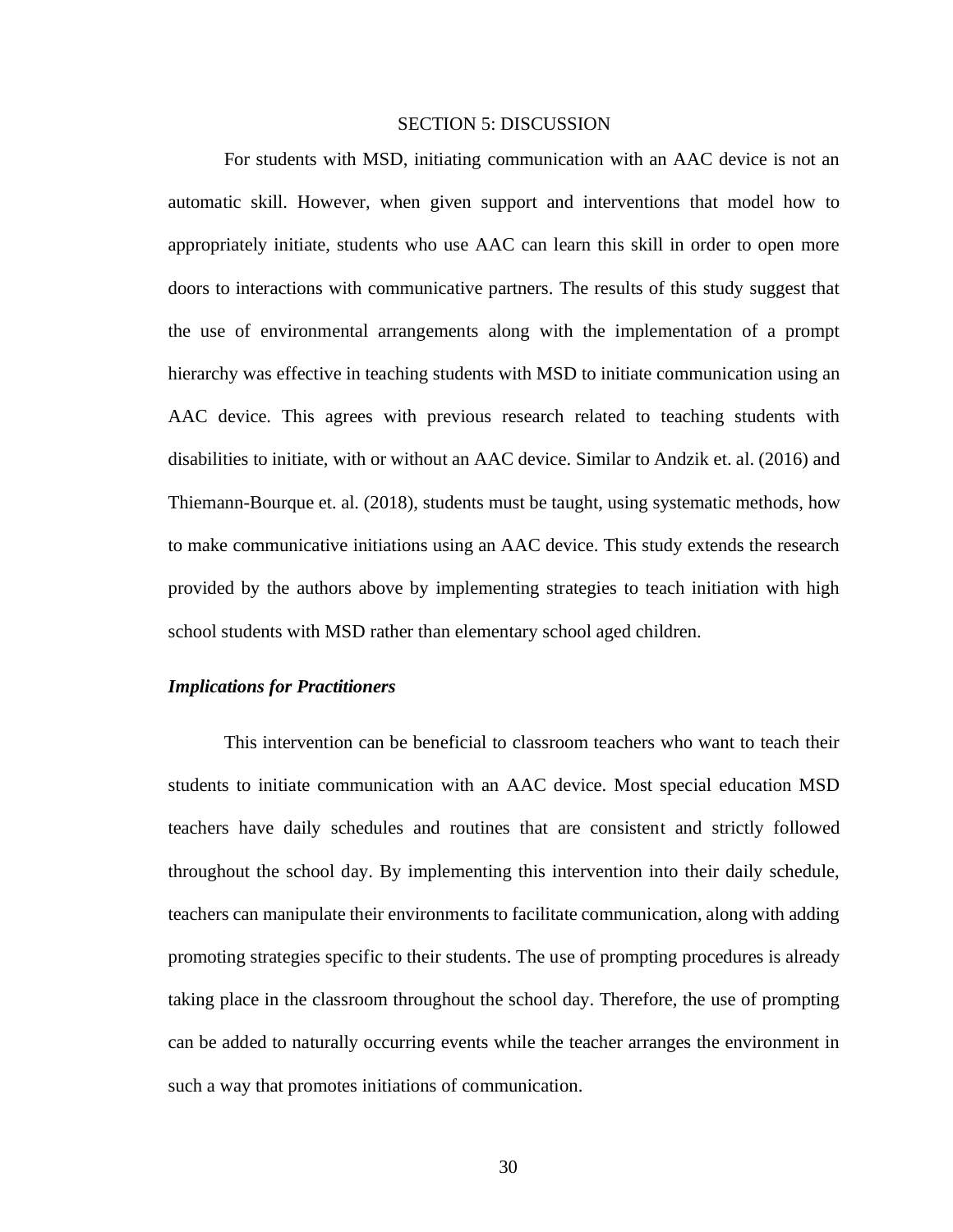Setting up environments and creating opportunities for communication can be accomplished by working with a SLP. By having a SLP come into a classroom and observe the daily schedule and routine, the professionals can identify appropriate opportunities to embed communication opportunities during the students' daily schedule. This will ensure the opportunity for students to communicate across a variety of activities, environments, and communicative partners.

### *Future Research*

This study showed improvements in communicative initiations using AAC; however, future research studies should include planned generalization measures and extend to other communicative functions. This intervention proved to be successful in the classroom and participants' work environment with the classroom teacher. However, additional research is needed to determine generalization of effects of the intervention to other individuals including teachers, family members, friends, and classmates, as well as across other school, community, and home environments.

## *Limitations*

Although the results of this study appear successful, there are limitations to consider. First, there were no measures of spontaneous initiations collected throughout the course of the study. However, the researcher did observe instances in which Jessica used her device to spontaneously request the bathroom during the school day. Then, social validity data were not collected during this study. Therefore, it is unclear if goals, procedures, and outcomes were judged to be important and acceptable. Another limitation was the lack of initiations when using the expectant looking prompt. Some of the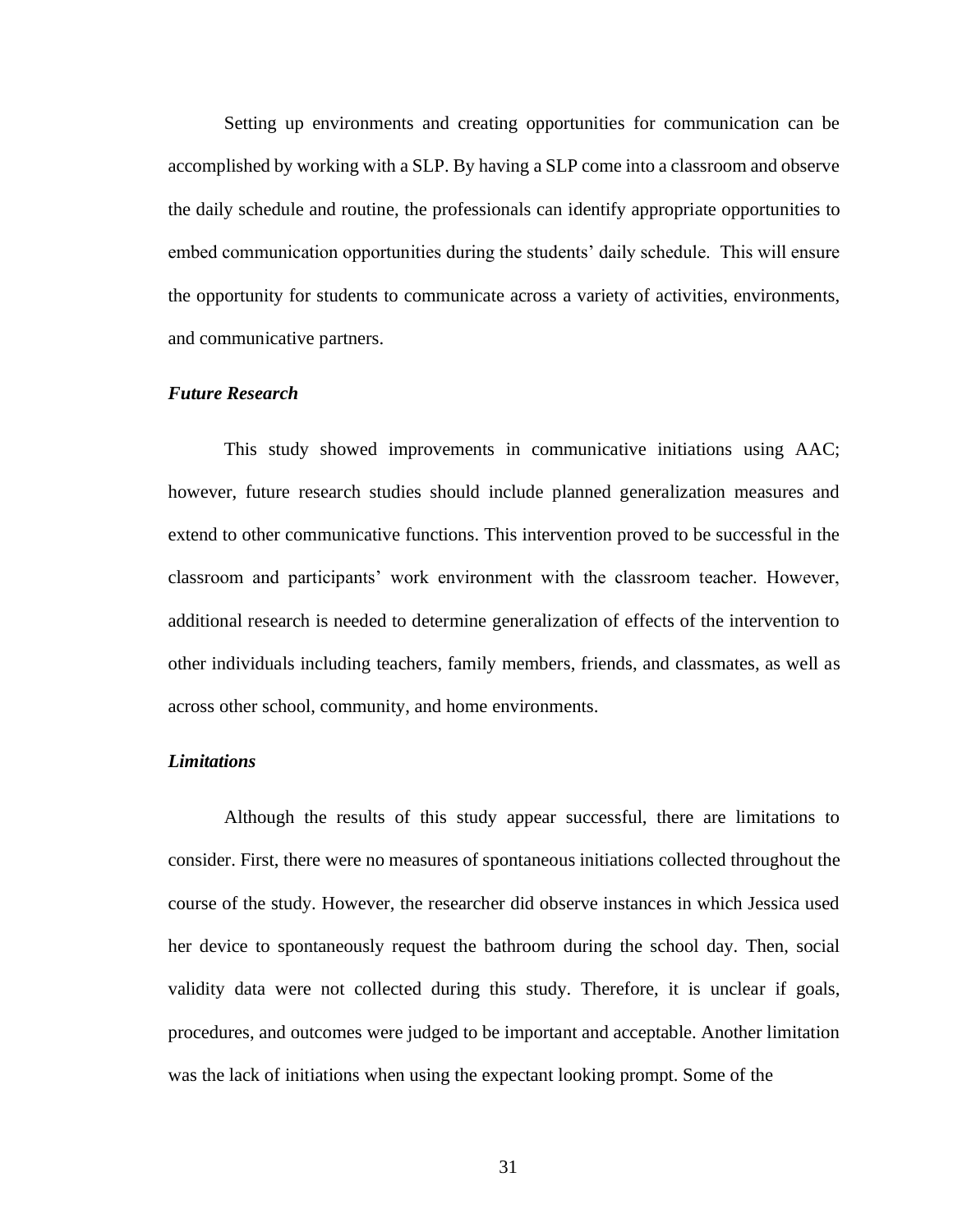participants have a learning history of being prompted frequently, which means they were never given the chance to perform skills independently. Therefore, a more explicit prompt may have needed to be utilized. Finally, although internal validity was evident in this study, replications need to take place in order to establish external validity with these procedures.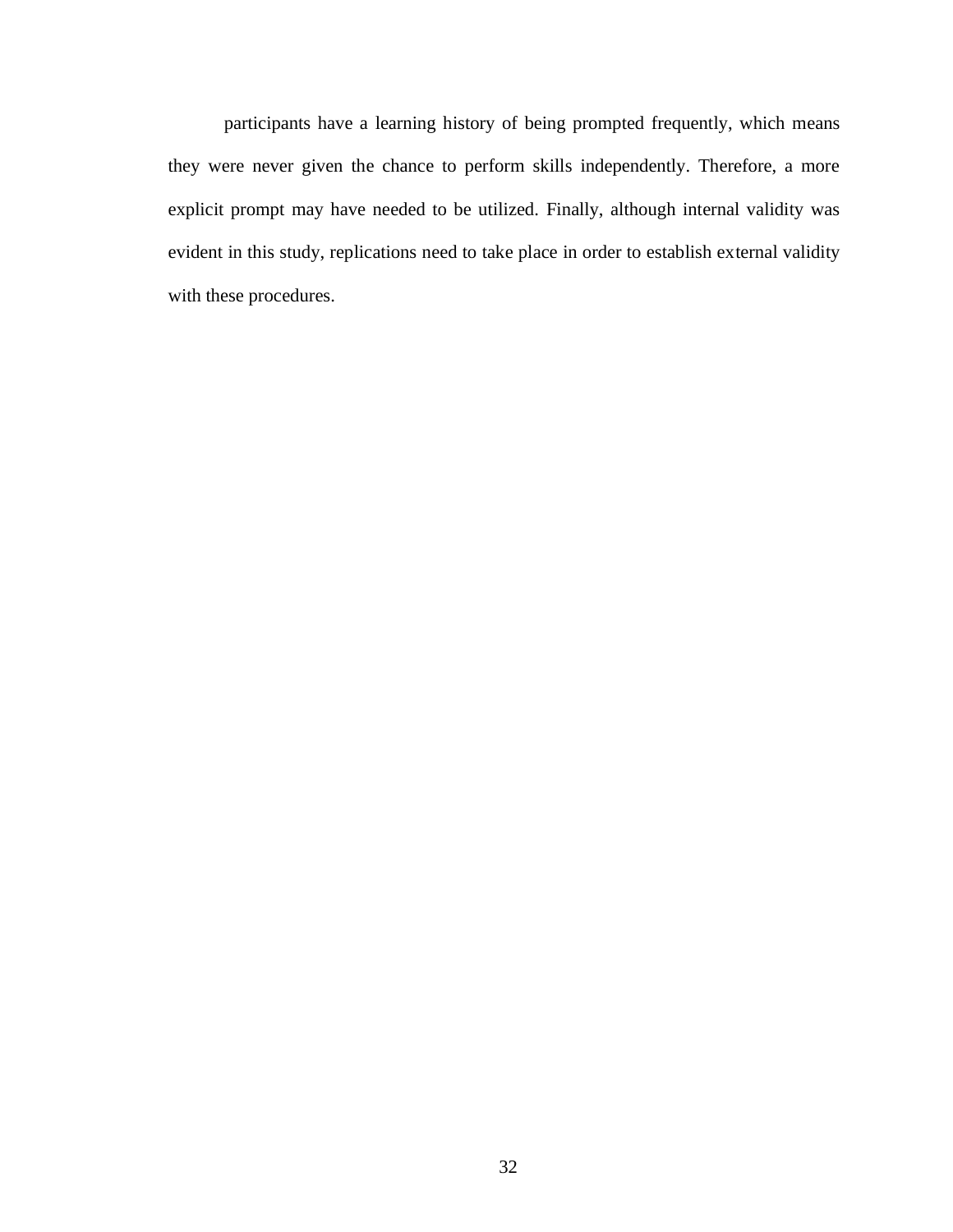- Andzik, N. R., Chung, Y., & Kranak, M. P. (2016). Communication opportunities for elementary school students who use augmentative and alternative communication, *Augmentative and Alternative Communication, 32*(4), 272-281.
- Ault, M. J., & Griffen, A. K. (2013). Teaching with the system of least prompts: An easy method for monitoring progress, *Teaching Exceptional Children, 45,* 46-53.
- Blackstone, S. W., Williams, M. B., & Wilkins, D. P. (2007). Key principles underlying research and practice in AAC, *Augmentative and Alternative Communication, 23*(3), 191-203.
- Dattilo, J., & Camarata, S. (1991). Facilitating conversation through self-initiated augmentative communication treatment, *Journal of Applied Behavior Analysis, 24,*  369-378.
- Dicarlo, C. F., & Banajee, M. (2000). Using voice output devices to increase initiations of young children with disabilities, *Journal of Early Intervention, 23*(3), 191-199.
- Downing, J. E., Hanreddy, A., & Peckham-Hardin, K. D. (2015). *Teaching communication skills to students with severe disabilities.* Paul H. Brookes Publishing Co.
- Fager, S., Bardach, L., Russell, S., & Higginbotham, J. (2012). Access to augmentative and alternative communication: New technologies and clinical decision-making. *Journal of Pediatric Rehabilitation Medicine, 5,* 53-61.
- Fincke, E. H., Davis, J. M., Benedict, M., Goga, L., Kelly, J., Palumbo, L., Peart, T., & Waters, S. (2017). Effects of least-to-most prompting procedure on multisymbol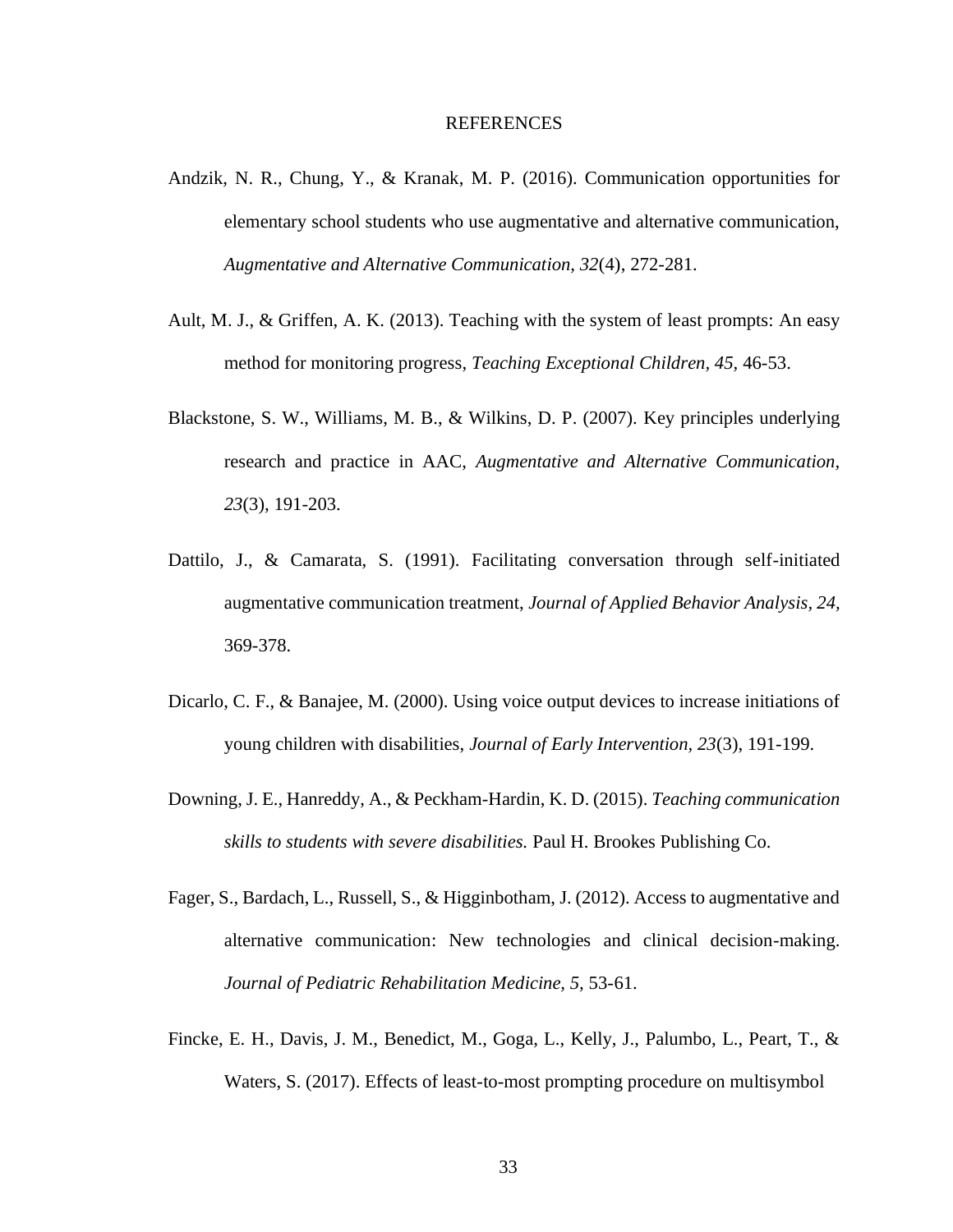message production in children with autism spectrum disorder who use augmentative and alternative communication, *American Journal of Speech-Language Pathology, 26*(1), 81-98.

Harjusola-Webb, S. M., & Robbins, S. H. (2012). The effects of teacher-implemented naturalistic intervention on the communication of preschoolers with autism, *Topics in Early Childhood Special Education, 32*(2), 99-110.

Individuals with Disabilities Education Act (IDEA). (2004). 20 U.S.C. § 1400.

- Ledford, J. R., & Gast, D. L. (2018). *Single case research methodology: Applications in special education and behavioral sciences.* Routledge.
- Ledford, J., Lane, J. D., & Barton, E. E. (2019). *Methods for teaching in early education.*  Routledge.
- Light, J., & Drager, K. (2007). AAC technologies for young children with complex communication needs: State of the science and future research directions, *Augmentative and Alternative Communication, 23*(3), 204-216.
- Light, J., & McNaughton, D. (2013). Putting people first: Re-thinking the role of technology in augmentative and alternative communication intervention, *Augmentative and Alternative Communication, 29*(4), 299-309.
- Loncke, F. (2014). *Augmentative and alternative communication: Models and applications for educators, speech-language pathologists, psychologists, caregivers, and users.*  Plural.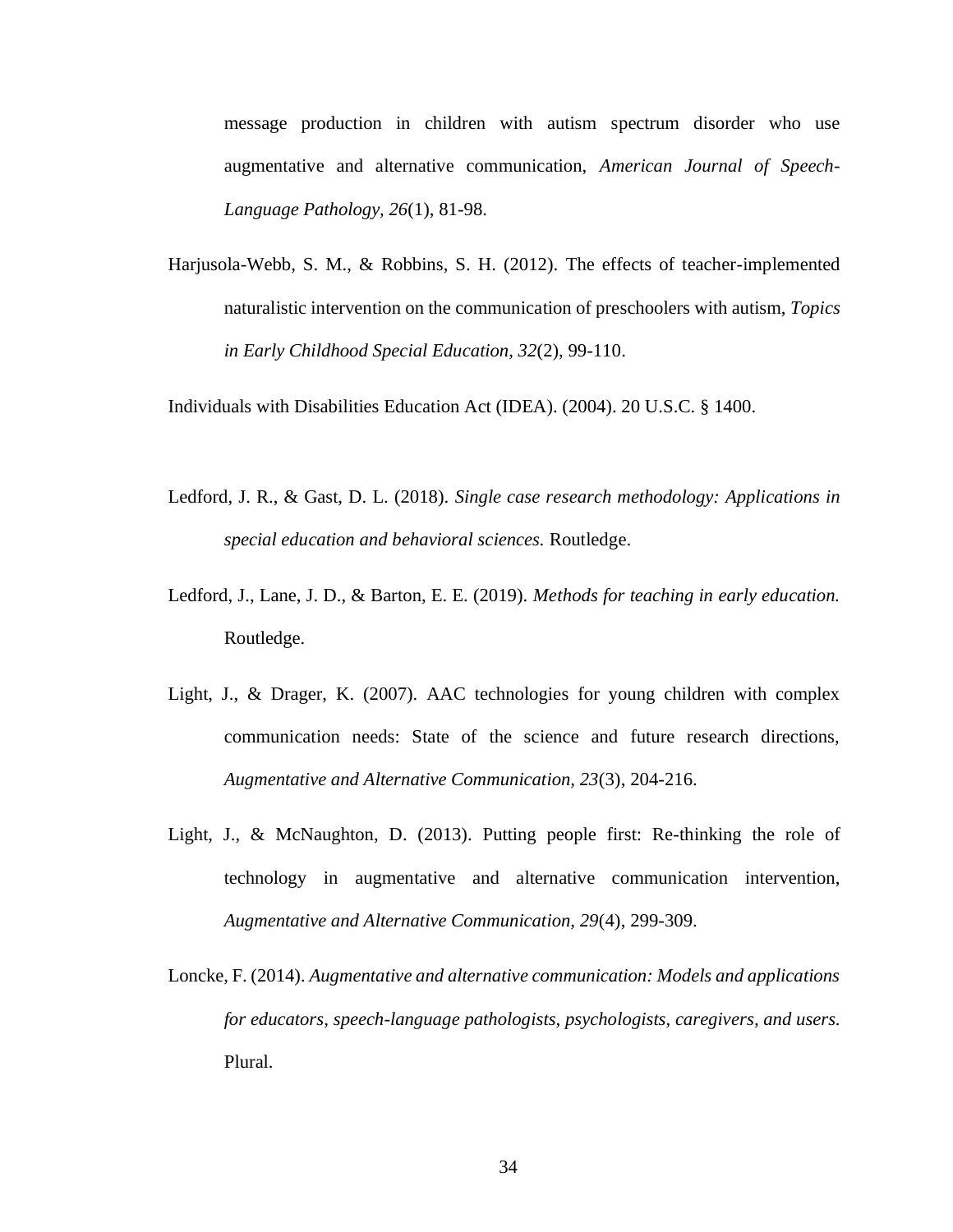- McDonald, M. E., & Hemmes, N. S. (2003). Increased in social initiation toward an adolescent with autism: Reciprocity effects, *Research in Developmental Disabilities, 24*, 453-465.
- Shepley, C., Lane, J. D., & Ault, M. J. (2019). A review and critical examination of the system of least prompts, *Remedial & Special Education, 40*(5), 313-327.
- Snell, M. E., Chen, L., & Hoover, K. (2006). Teaching augmentative and alternative communication to students with severe disabilities: A review of intervention research 1997-2003, *Research & Practice for Persons with Severe Disabilities, 31*(3), 201-214.
- Stremel, K. (2008). *Communications interactions: It takes two.* Retrieved from National Center on Deaf-Blindness at https://www.nationaldb.org/infocenter/communication-interactions-factsheet/.
- Thiemann-Bourque, K., Feldmiller, S., Hoffman, L., and Johner, S. (2018). Incorporating a peer-mediated approach into speech-generating device intervention: Effects on communication of preschoolers with autism spectrum disorder, *Journal of Speech, Language, and Hearing Research, 6,* 2045-2061.
- West, E. A., & Billingsley, F. (2005). Improving the system of least prompts: A comparison of procedural variations, *Education and Training in Developmental Disabilities, 40*(2), 131-144.